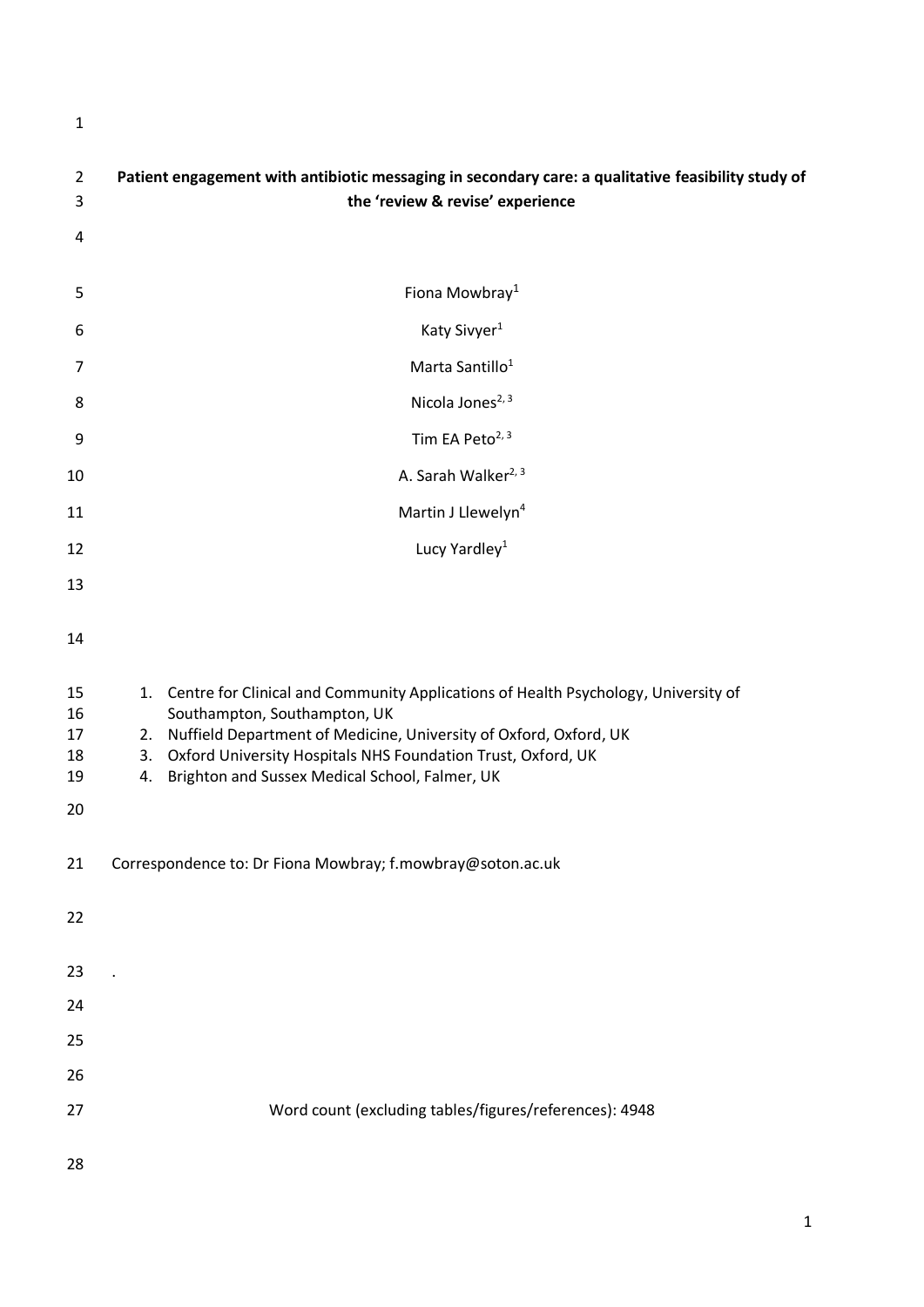#### **Abstract** (339 words, limit 350 words)

 *Background:* We aimed to investigate and optimise the acceptability and usefulness of a patient leaflet about antibiotic prescribing decisions made during hospitalisation, and to explore individual patient experiences and preferences regarding the process of antibiotic prescription 'review & revise' which is a key strategy to minimise antibiotic overuse in hospitals.

 *Methods:* In this qualitative study, run within the feasibility study of a large, cluster-randomised stepped wedge trial of 36 hospital organisations, a series of semi-structured, think-aloud telephone interviews were conducted and data were analysed using thematic analysis. Fifteen adult patients who had experienced a recent acute medical hospital admission during which they had been prescribed antimicrobials and offered a patient leaflet about antibiotic prescribing were recruited to the study.

 *Results:* Participants reacted positively to the leaflet, reporting that it was both an accessible and important source of information which struck the appropriate balance between informing and reassuring. Participants all valued open communication with clinicians, and were keen to be involved in antibiotic prescribing decisions, with individuals reporting positive experiences regarding antibiotic prescription changes or stopping. Many participants had prior experience or knowledge of antibiotics and resistance, and generally welcomed efforts to reduce antibiotic usage. Overall, there was a feeling that healthcare professionals (HCPs) are trusted experts providing the most appropriate treatment for individual patient conditions.

 *Conclusions:* This study offers novel insights into how patients within secondary care are likely to respond to messages advocating a reduction in the use of antibiotics through the 'review & revise' approach. Due to the level of trust that patients place in their care provider, encouraging HCPs within secondary care to engage patients with greater communication and information provision could provide great advantages in the drive to reduce antibiotic use. It may also be beneficial for HCPs to view patient experiences as cumulative events that have the potential to impact future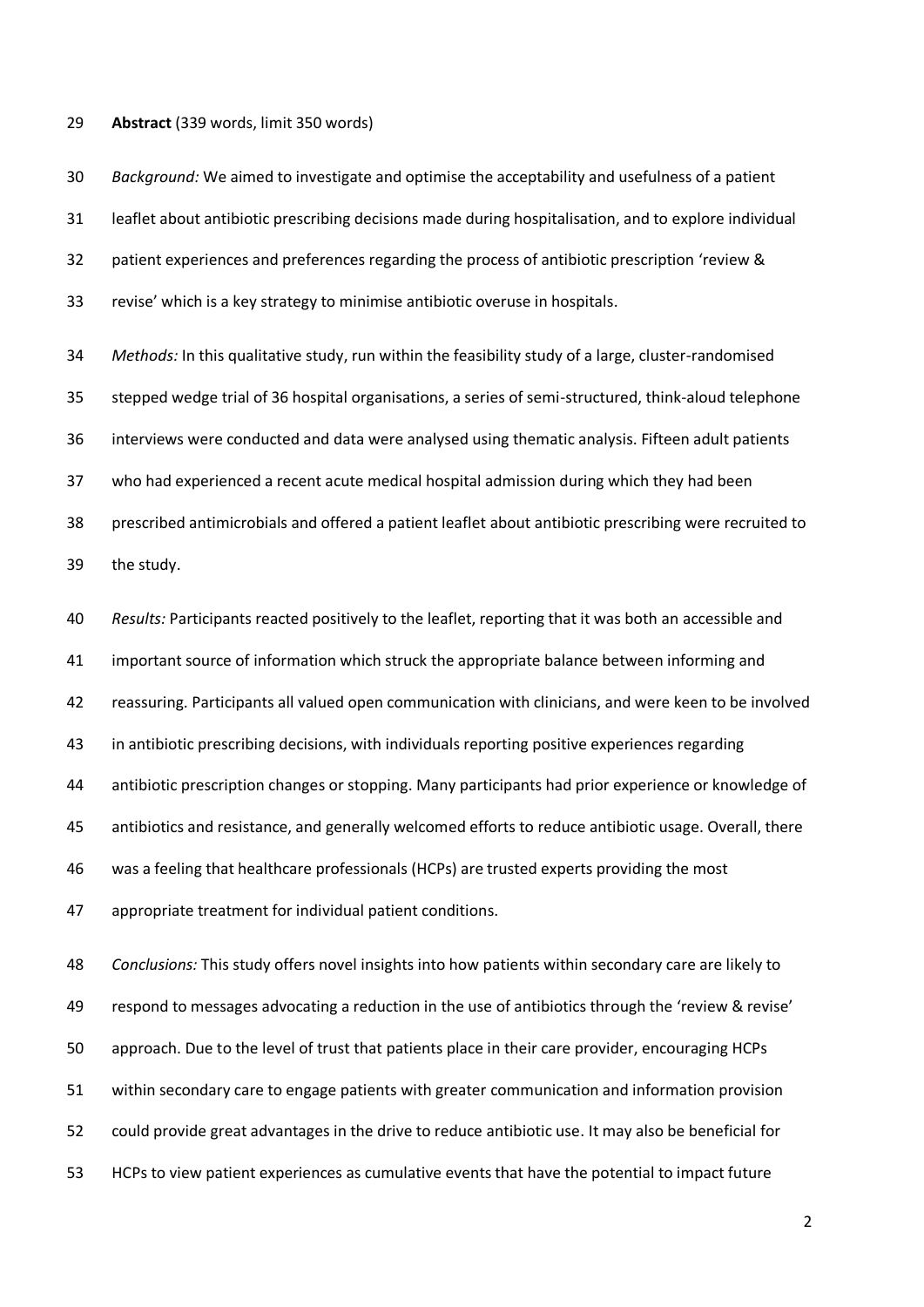- behaviour around antibiotic use. Finally, pre-testing messages about antibiotic prescribing and
- resistance is vital to dispelling any misconceptions either around effectiveness of treatment for
- patients, or perceptions of how messages may be received.
- **Trial Registration:** Current Controlled Trials ISRCTN12674243 (10 April 2017)
- <http://www.isrctn.com/ISRCTN12674243>
- **Keywords**: antibiotic prescribing, hospital patients, antimicrobial stewardship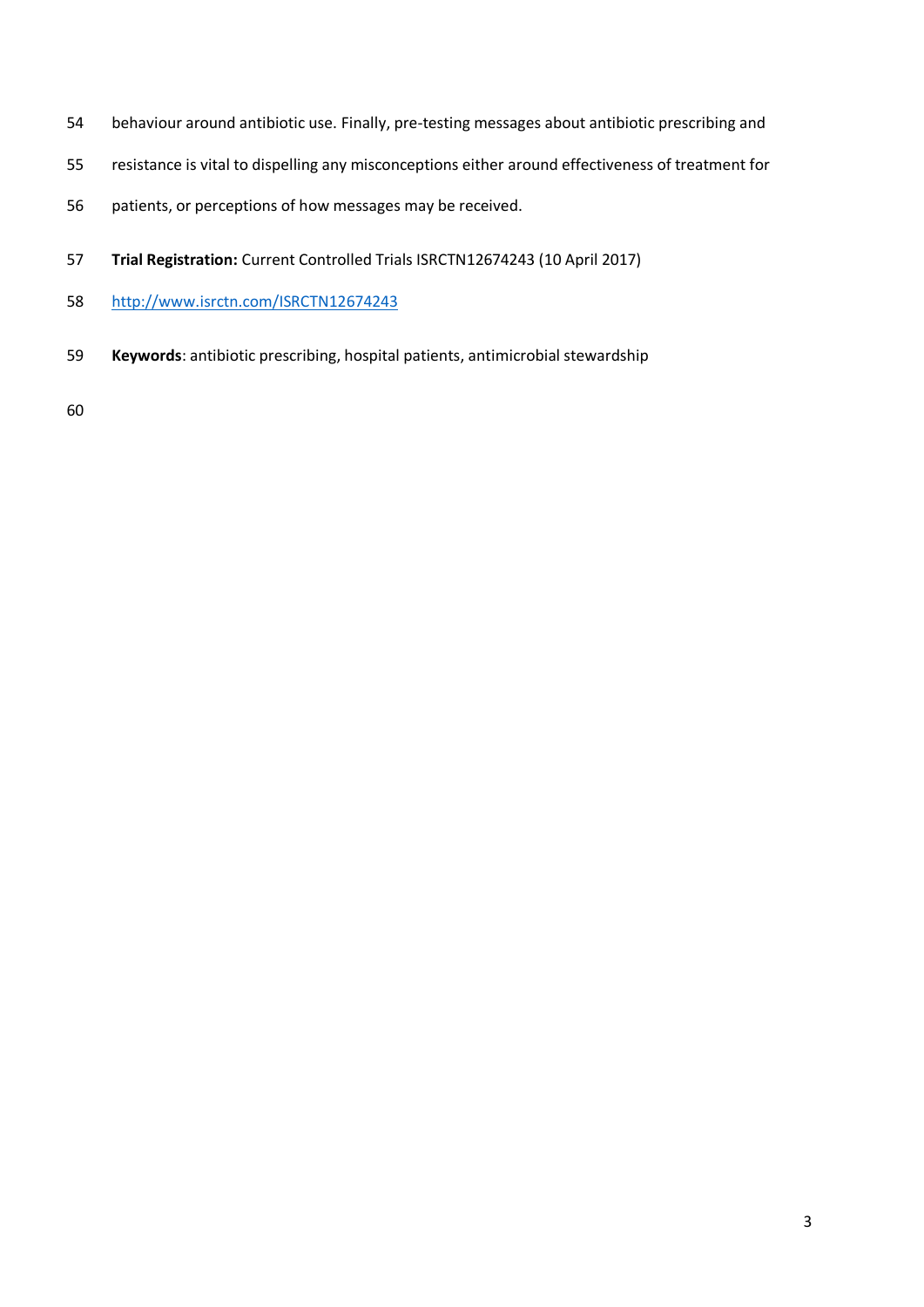#### **BACKGROUND**

 Antimicrobial resistance (AMR) is an important issue affecting patients worldwide, with impacts on both healthcare costs and patient safety (1). Over prescribing of antimicrobials contributes significantly to the growing problem of AMR worldwide (2). Up to 50% of antibiotic prescribing may be inappropriate either because antibiotics are not indicated, or the agent(s) selected are too broad or continued longer than needed (3, 4, 5). In primary care, efforts to minimise antibiotic overuse are directed at only starting antibiotic treatment when there is a clear clinical reason to do so (6). In secondary care, where patients are more acutely unwell, strategies to optimise antibiotic use involve prompt empiric antibiotic therapy while there is diagnostic uncertainty, followed by regular review and revise to target and where appropriate, stop antibiotic treatment. In the NHS (National Health Service) this strategy is set out in Department of Health guidance, "Start Smart then Focus" (7). Start Smart then Focus recommends five decisions prescribers can take reviewing antibiotic therapy; stop, continue, move IV to oral, broaden or de-escalate, or move to outpatient intravenous therapy. However, controlling antibiotic overuse through review and revise is challenging (8, 9, 10). Antibiotic Review Kit (ARK) Hospital is a complex behavioural intervention targeting all healthcare professionals (HCPs) involved in prescribing, dispensing or administering antibiotics for acute and general medicine adult patients. This paper reports the findings of a set of interviews with patients as part of the wider developmental and feasibility work for a full-scale RCT (randomised controlled trial) aiming to encourage appropriate and timely stopping of antibiotics that are no longer needed. The overall intervention incorporates digital, behavioural, and organisational elements, including online training, a decision aid tool to support decision making around antibiotic prescriptions, a patient information leaflet, a structure for monitoring and discussing implementation of the intervention, detailed implementation guidance, a resources website, and a peer support network

hospital in the UK. Full details of how ARK was used by healthcare professionals during the study are

(11). For the feasibility trial, all intervention elements were implemented in one medium-sized acute

available in a separate publication (12). The qualitative study described here was an investigation of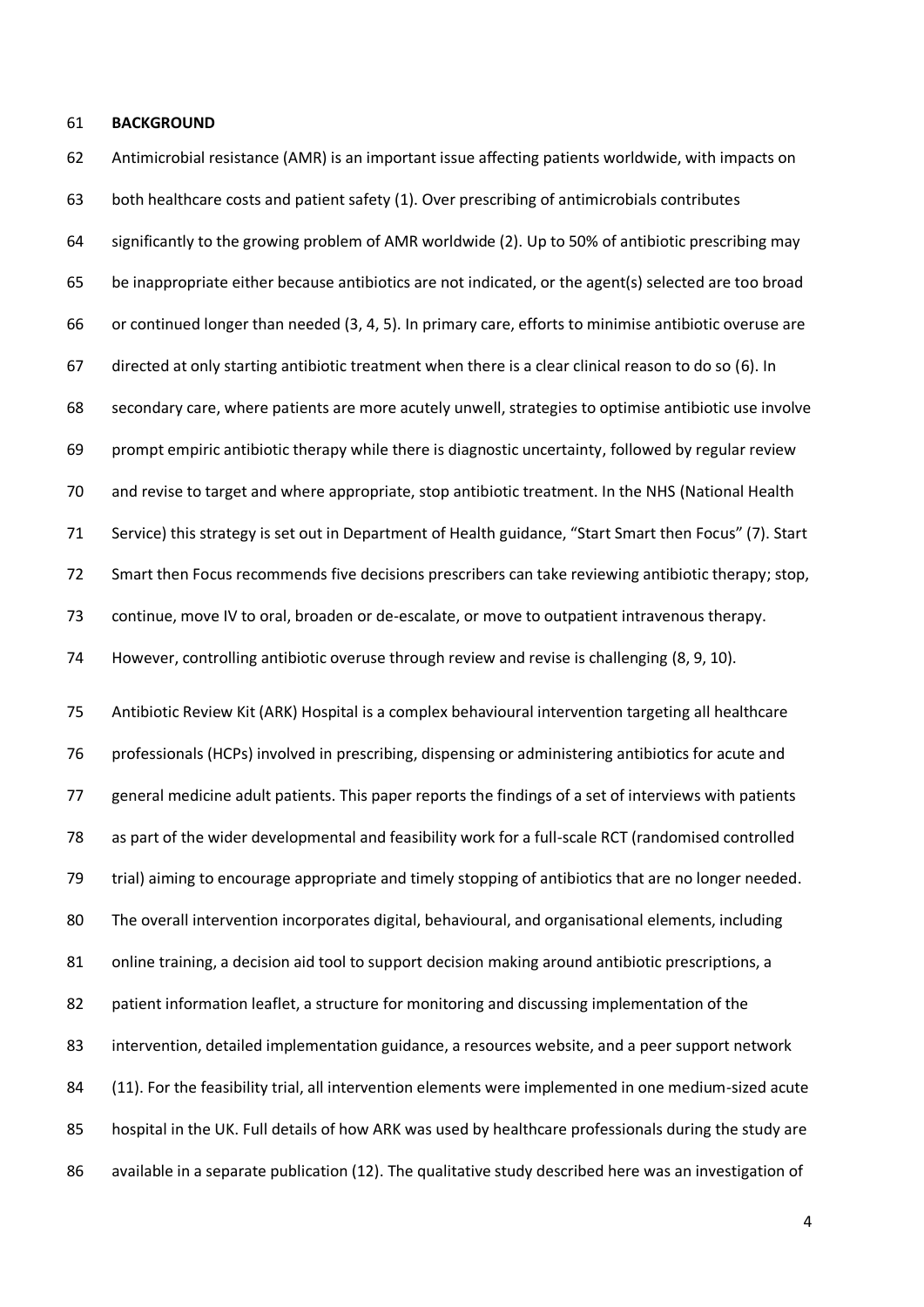the feasibility and acceptability of the patient leaflet element of the intervention among patients at the feasibility study site. This paper details the development and optimisation of the leaflet. The full 89 protocol for the main trial is reported elsewhere (13).

 Evidence from primary care suggests that engaging patients in antibiotic prescribing decisions can facilitate reducing antibiotic use (14). In secondary care, while there is evidence that both patients and clinicians want an increase in shared decision-making around prescribing (15, 16), it is not yet clear whether this shared decision-making could lead to similar reductions in antibiotic use (17). As a result, the ARK-Hospital information leaflet aimed to reassure, inform and empower patients about potential changes made to their antibiotic prescription. However, there is an absence of research evidence to inform the design and use of a patient information leaflet to support the antibiotic 'review & revise' prescribing process within secondary care.

 The aim of this qualitative study was to investigate and optimise the acceptability and usefulness of such a patient leaflet in secondary care, ahead of intended use in a full-scale RCT. We also aimed to explore and understand individual patient experiences of the 'review & revise' process and identify patient views and preferences regarding antimicrobial treatment in hospitals to inform both the larger trial and any future research in this field.

### **METHODS**

### **Developing the patient information leaflet**

 The detail and planning of the ARK-Hospital intervention are described elsewhere (11). The patient leaflet was developed iteratively, building initially on previous research (GRACE-INTRO) which drew on theory and qualitative user feedback as detailed elsewhere (18) and was designed to be understood by readers with lower levels of health literacy. This was further refined by health psychologists and clinicians to ensure accuracy of the health messages. Feedback was sought from project stakeholders and from members of a public and patient involvement (PPI) group. This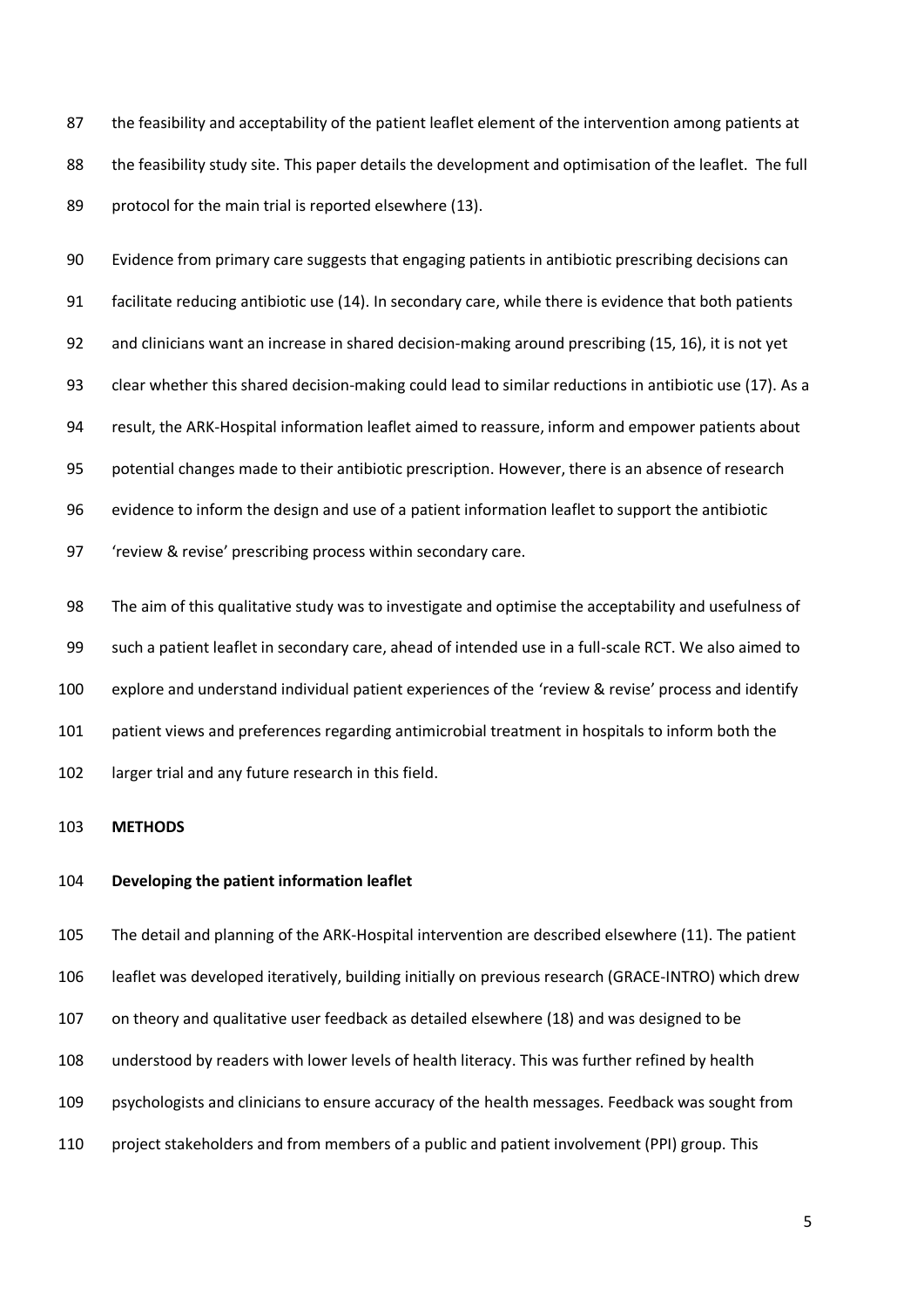feedback included suggestions for ways to improve the look and feel of the leaflet, e.g., by incorporating more engaging images, simplifying the layout, and making minor clarifications to the text. PPI input was particularly useful in ensuring that the leaflet gave relevant, but accessible information about antibiotic resistance and how to present this without causing undue concern. The leaflet provides patients with brief information about when antibiotics are used, the possible risks of taking antibiotics, the 'review & revise' process and advice about what to do when their antibiotics are stopped.

#### **Recruitment**

 Ethical approval for the ARK-Hospital implementation study (ISRCTN: 12674243) was obtained from the National Research Ethics Committee (REC reference: 17/SC/0034), including feasibility, pilot and main trial phases. It is useful to note that for the feasibility, pilot and main trials, neither staff, nor patients are individually consented into the study as the overall unit of randomisation and analysis is the site or Trust and no data is identifiable. Only for qualitative date collection did we consent staff or patients. As such, participants for this qualitative component were recruited as a convenience sample from patients admitted through the Acute Medical Unit (AMU) at the feasibility study site (the Royal Sussex County Hospital, Brighton) between June 2017 and February 2018. All participants had been prescribed antibiotics during their hospital stay. For most patients, the intervention leaflet was given to patients at their time of discharge from hospital, though in a few cases patients received the leaflet when a change had been made to their antibiotic prescription. In line with ethics requirements, participants were identified and invited to take part in the study at the time of discharge by medical staff who introduced the study and provided them with a study information sheet explaining that participation was both confidential and voluntary. Medical staff also checked that the participant had been given a copy of the leaflet and asked them to keep this for the interview. Interested participants completed the consent form and provided contact details to the member of medical staff who then posted these details to researchers at the University of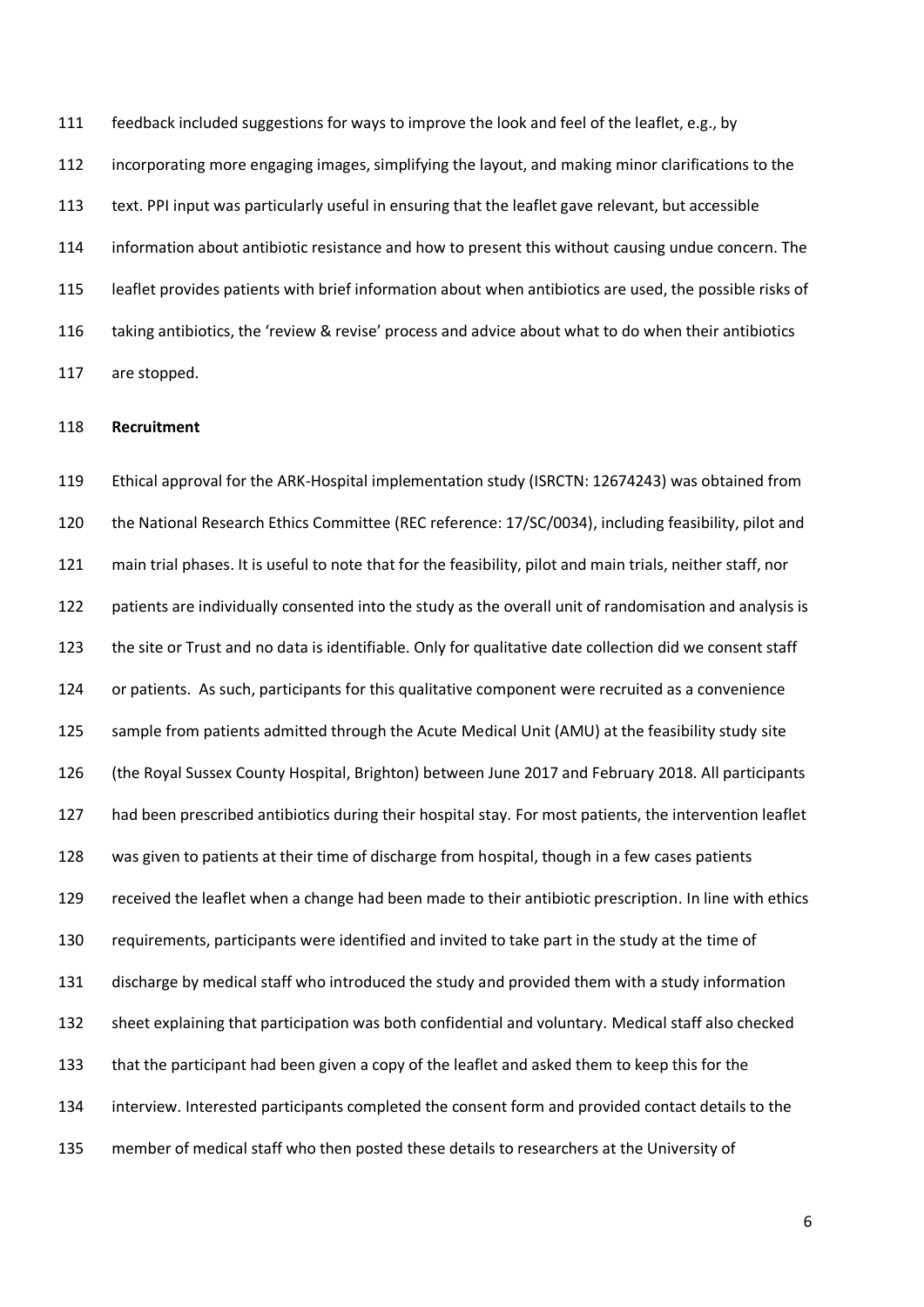Southampton. Researchers then contacted participants to arrange an interview and verbal consent and demographic data were collected prior to each interview. A total of 125 patients were approached about the study, with 25 providing consent to be contacted by a researcher. Of these 25 139 patients, 10 dropped out, either because they no longer wanted to take part by the time of interview, or because they could not be contacted. This left a total of 15 study participants.

**Interviews**

 The study methodology involved semi-structured, think-aloud (19), telephone interviews, which lasted between 20 and 30 minutes. These were conducted by FM and KS, who are PhD qualified, research fellows with training and experience of qualitative methods in health research, including conducting cognitive interviews. The study participants were not acquainted with the researchers 146 prior to the study, but they were informed about the purpose of the study and were made aware that the researchers were affiliated with University of Southampton. Participants were initially asked a series of open questions to explore their experience and perception of the 'review & revise' 149 process, including any changes that were made to their antibiotic prescription and perceptions about the duration of antibiotic treatment. They were then asked to read, or listen to the interviewer read, the patient leaflet (Figure 1) that they had received while in hospital or at the time of discharge. Participants were asked to say everything that they were thinking out loud whilst they read the leaflet. Several more open-ended questions followed, which explored what participants liked or disliked about the leaflet, what they viewed as most relevant, and any suggested changes to improve the leaflet. Using a think aloud methodology enabled us to explore participant reactions to the leaflet and gain detailed feedback about each aspect of the intervention, allowing us to make changes to and optimise the content. As negative feedback is especially helpful in developing the most effective messages, we deliberately elicited this within our study. After an initial nine interviews, the leaflet was revised (Figure 2) based on participant feedback before being tested with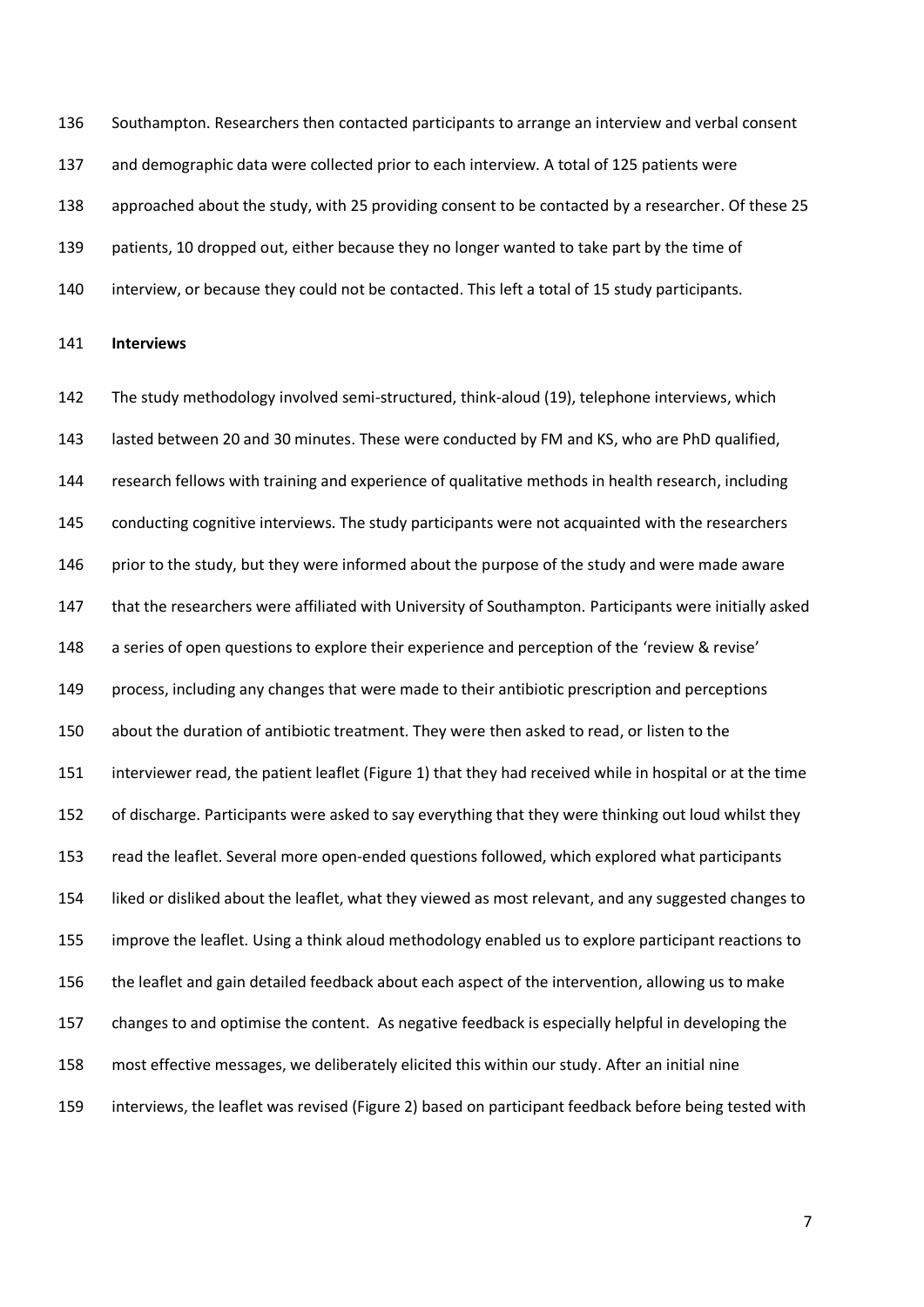160 a further 6 participants, for a total of 15 unique participant interviews. Participants were

161 compensated with a £10 shopping voucher for taking part in the study.

#### 162 **Data analysis**

 Interviews were audio recorded and transcribed verbatim. No field notes were made by researchers either during or after the interviews and transcripts were not returned to participants. Analysis initially focused on identifying any potential barriers to use of the leaflet and interview feedback was used to identify any areas where changes might make it more acceptable, engaging or useful. Each transcript was reviewed line-by-line to draw out all responses that were either positive or negative perceptions of the leaflet (20). Responses were tabulated and each negative comment was reviewed to determine whether a change was necessary. If so, the solution was recorded in the table, discussed with the wider team and the change was made. Changes were made if they were likely to impact on the acceptability of the leaflet or the 'review & revise' process. This included exploring aspects such as whether the information was perceived as convincing, reassuring and comprehensible. The MoSCoW (Must have, Should have, Could have, Would have) criteria were used to assess priority (20) and each change was made in line with the common and intervention specific guiding principles of the Person-Based Approach (21). Although similar to content analysis, the table of changes as illustrated below, has been created specifically for use in intervention development. As such, it does not aim to quantify qualitative data, but instead offers a way to analyse this intervention feedback in a systematic and efficient manner, often running in parallel with in depth thematic analysis (21). An example of the data tabulation is shown in Table 1.

#### 180 *Table 1. Example of table of iterative changes made to patient leaflet*

| Page or aspect<br>of the<br>intervention | <b>Positive</b><br>comments | <b>Negative</b><br>comments | <b>Possible</b><br>change | <b>Reason for</b><br>change | Agreed<br>change | <b>MoSCoW</b>    |
|------------------------------------------|-----------------------------|-----------------------------|---------------------------|-----------------------------|------------------|------------------|
| Section titled:                          |                             | Confusion over              | Explanation               | Important to                | Changed          | <b>Must have</b> |
| "What are the                            |                             | how antibiotic              | of spreading              | behaviour                   | bolded           | $-$ crucial to   |
| risks of taking                          |                             | resistant                   | antibiotic                | change as we                | text to          | ensure           |
| antibiotics?"                            |                             | bacteria can be             | resistant                 | do not want                 | reduce           | patients         |
|                                          |                             | spread to                   | bacteria to               | to confuse or               | any              | accurately       |
|                                          |                             | others, e.g.                |                           |                             | concerns         | understand       |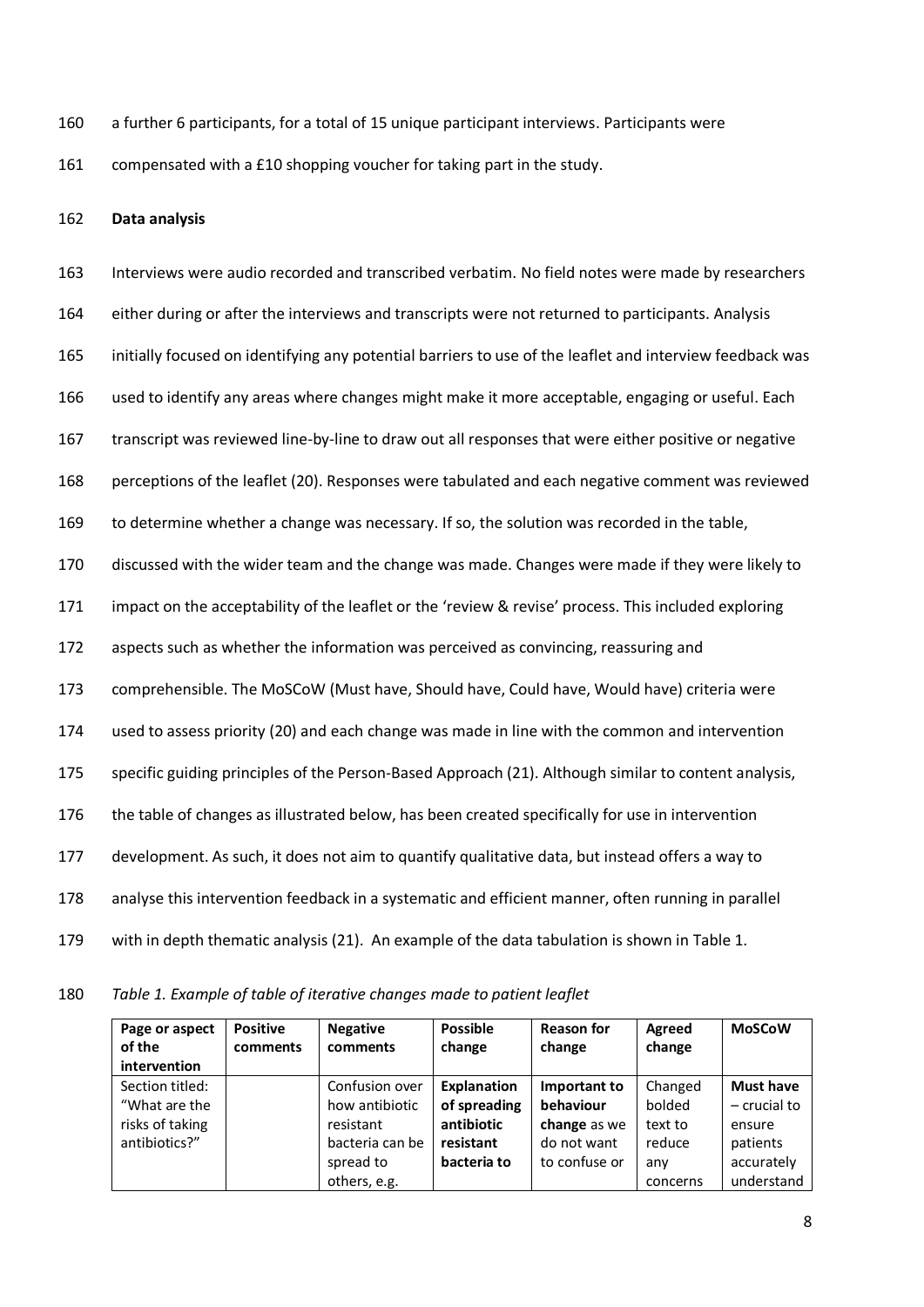| "I didn't realise | others made | concern        | and        | the risks of |
|-------------------|-------------|----------------|------------|--------------|
| that antibiotic   | clearer.    | patients.      | clarified  | antibiotics. |
| resistance can    |             | Expert         | text about |              |
| spread to         |             | clinicians and | passing on |              |
| other             |             | health         | resistance |              |
| members of        |             | psychologists  | to others. |              |
| the family. I'm   |             | agreed the     |            |              |
| not quite sure    |             | change was     |            |              |
| what it           |             | suitable.      |            |              |
| means."           |             | Repeatedly     |            |              |
|                   |             | mentioned by   |            |              |
|                   |             | participants.  |            |              |

181

 Each transcript also underwent inductive thematic analysis (22), supported by use of QSR NVivo 11 software, and was coded into emerging themes, which represented frequent patterns of meaning within the dataset. Coding followed the aims of the research, focusing on patients' experiences and perceptions of the 'review & revise' process and the acceptability of a patient leaflet. Coding was done by FM, an experienced qualitative researcher, with KS reviewing transcripts and codes frequently and advising on the development of themes. The final themes were agreed upon by the research team through discussion and consensus that saturation had been reached based on the completion of 15 interviews. Data collection stopped when no new concerns or themes emerged. 190 **RESULTS** Ten (67%) women and five (33%) men participated, with an age range of 50-91 and mean age of 72 (SD=13.2). All participants spoke English as their first language and reported their cultural background as British. Participants had all been discharged from hospital and eight (53%) were still taking antibiotics at the time of discharge. Full demographic details are available in Table 2.

- **Demographic characteristics Number / Proportion of the sample** *n* **(%) Gender**  Female 10 (67%) Male 5 (33%) **Age**  18-34 years 0 (0%) 35-54 years 3 (20%) 55-74 years >75 years 3 (20%) 9 (60%)
- 195 *Table 2. Demographic characteristics of the sample (n=15)*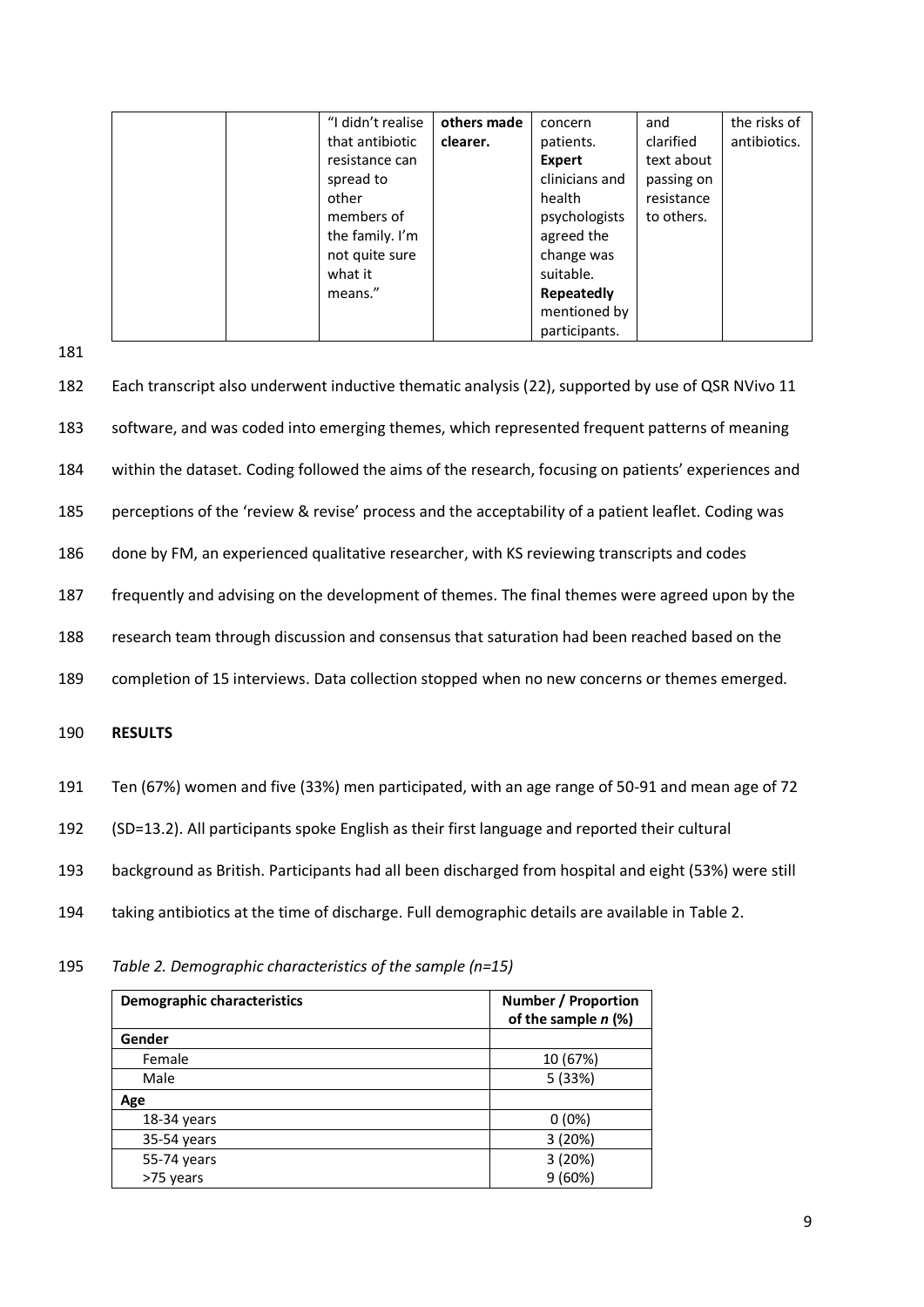| <b>Cultural background</b>                 |           |  |  |  |
|--------------------------------------------|-----------|--|--|--|
| White British/English                      | 15 (100%) |  |  |  |
| Other                                      | $0(0\%)$  |  |  |  |
| <b>Education</b>                           |           |  |  |  |
| GCSEs/GNVQs or equivalent                  | 6(40%)    |  |  |  |
| A-levels                                   | 2(13%)    |  |  |  |
| University degree (e.g. BSc, BA, MSc, PhD) | 1(7%)     |  |  |  |
| No exams taken                             | 6(40%)    |  |  |  |
| Other                                      | $0(0\%)$  |  |  |  |
| Languages spoken                           |           |  |  |  |
| English                                    | 15 (100%) |  |  |  |
| Other                                      | $0(0\%)$  |  |  |  |
| Taking antibiotics when discharged         |           |  |  |  |
| Yes                                        | 8(53%)    |  |  |  |
| No                                         | 5(33%)    |  |  |  |
| Can't remember/not sure                    | 2(13%)    |  |  |  |

196

197 Following detailed thematic analysis, 34 subcategories that fell into 12 categories were extracted

198 from the transcripts. From these, 4 interlinking themes were identified (Table 3). The participants

199 described their perceptions of the leaflet and the impact that it had on their views of treatment. This

200 led to discussions about their largely positive experiences of the 'review & revise' process, while also

201 linking to any existing knowledge of antibiotics and antibiotic resistance. Finally, participants all

202 described the trust that they place in HCPs to make treatment decisions, which appeared to mitigate

203 any potential concerns around prescriptions being changed or stopped.

| 204 |  |  |  |  | Table 3. Analytical framework for developing categories and themes for patients' experiences |  |
|-----|--|--|--|--|----------------------------------------------------------------------------------------------|--|
|-----|--|--|--|--|----------------------------------------------------------------------------------------------|--|

| Theme 1: Leaflet acceptability and impact on perceptions of treatment |                                                                                                                                                                                                                              |                                                                                                                                                                                                                                 |  |  |  |
|-----------------------------------------------------------------------|------------------------------------------------------------------------------------------------------------------------------------------------------------------------------------------------------------------------------|---------------------------------------------------------------------------------------------------------------------------------------------------------------------------------------------------------------------------------|--|--|--|
| Category                                                              | <b>Definition</b>                                                                                                                                                                                                            | <b>Example Quote</b>                                                                                                                                                                                                            |  |  |  |
| Positive perceptions of review<br>and revise                          | Positive feedback given about the<br>leaflet as an introduction to the<br>'review & revise' process. Also<br>includes discussion about<br>recommending the leaflet to others<br>and the overall relevance of the<br>leaflet. | "I think it makes you feel better<br>knowing that you're being checked<br>on and deciding whether we're<br>going to need all these antibiotics<br>all the time." (P9, Female, 81)                                               |  |  |  |
| New concerns raised about<br>resistance                               | Any concerns or questions that<br>patients discussed regarding<br>antibiotic resistance as well as how<br>this may impact friends and family.                                                                                | "The one thing that would<br>probably worry me more than<br>anything is that the more<br>antibiotics you take the more<br>likely you are to spread them to<br>other people, such as your family<br>and friends." (P3, Male, 78) |  |  |  |
| Timing of when leaflet<br>received                                    | Discussion about perceptions of the<br>impact that timing of the leaflet had<br>on their input into treatment as well                                                                                                        | "I found that where I had the<br>leaflet it was very helpful in<br>actually talking to them [HCPs]                                                                                                                              |  |  |  |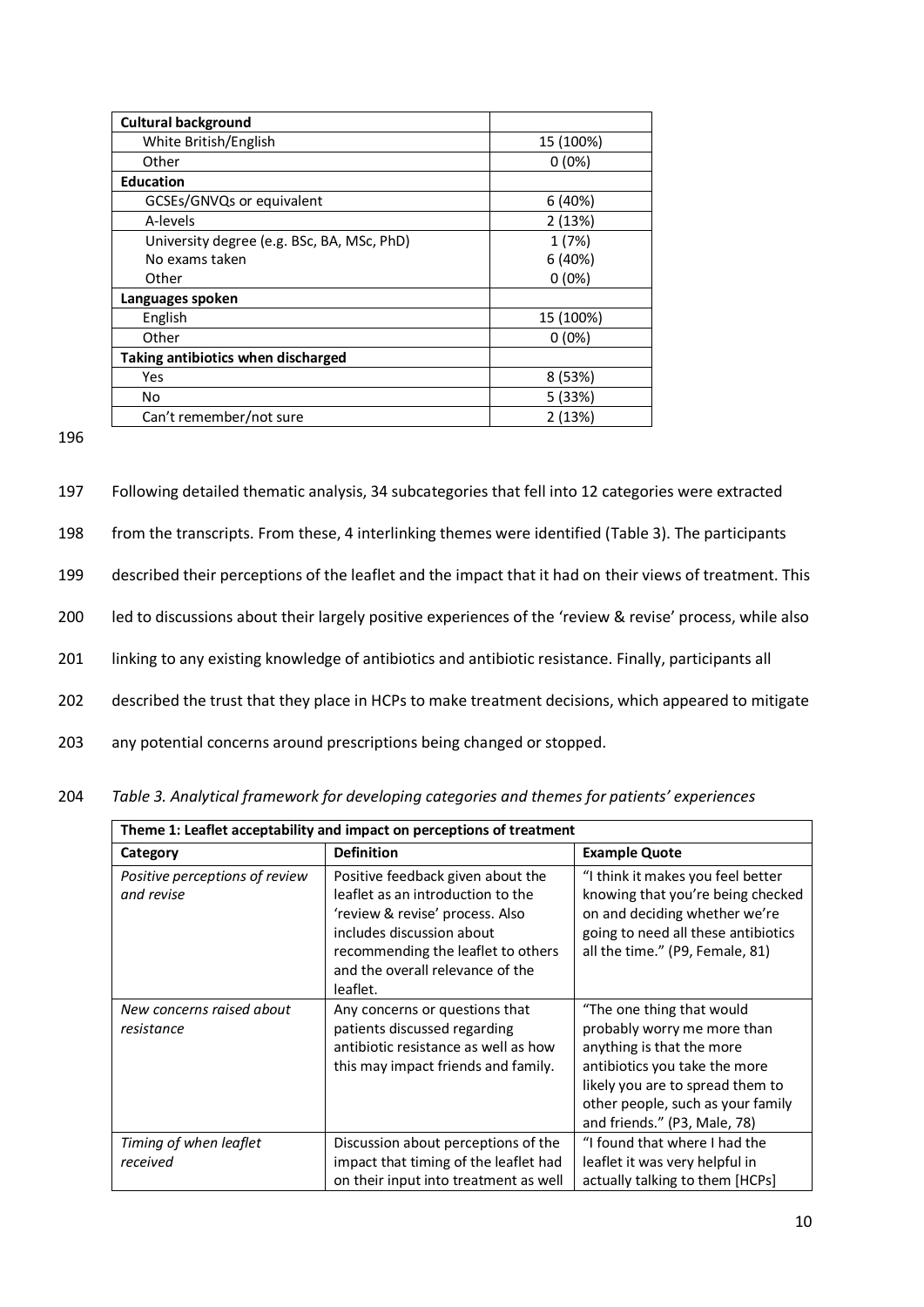|                                                           | as perceived relevance of the                                                                                                                                                                                                                                                           | about what I was being specifically                                                                                                                                                                                                                                                      |  |  |  |  |
|-----------------------------------------------------------|-----------------------------------------------------------------------------------------------------------------------------------------------------------------------------------------------------------------------------------------------------------------------------------------|------------------------------------------------------------------------------------------------------------------------------------------------------------------------------------------------------------------------------------------------------------------------------------------|--|--|--|--|
| Theme 2: Experience of review and revise process          | leaflet.                                                                                                                                                                                                                                                                                | treated for." (P3, Male, 78)                                                                                                                                                                                                                                                             |  |  |  |  |
| Category                                                  | <b>Definition</b>                                                                                                                                                                                                                                                                       | <b>Example Quote</b>                                                                                                                                                                                                                                                                     |  |  |  |  |
| Positive perceptions of initial<br>antibiotic prescribing | Positive perceptions about how<br>antibiotics were initially prescribed,<br>including reasons for hospitalisation,<br>drug mode of delivery, awareness<br>(or not) of initial prescription and<br>any information given about<br>prescription and/or treatment.                         | "when they put me on the<br>antibiotics they were telling me<br>exactly what they for, how long I<br>was going to be on for, and what<br>they was doing, and if I've got any<br>problems with them at all let them<br>know and they'd stop them." (P5,<br>Male, 77)                      |  |  |  |  |
| Experience of prescription<br>changes                     | Feedback about any changes to<br>antibiotic prescription. Includes<br>discussion about any diagnostic<br>testing and results, changes to drug<br>mode of delivery and the efficacy of<br>treatment.                                                                                     | "They started me on antibiotics<br>and I had about 2 or 3 that day<br>and then 2 in the morning, and<br>then when they gave me an x-ray<br>they realised it wasn't a chest<br>infection, they think it was a viral<br>infection. So they cancelled the<br>antibiotics." (P4, Female, 51) |  |  |  |  |
| Patient perceptions of input<br>into treatment            | Amount of input patients felt they<br>had regarding antibiotic treatment.<br>Reflections on whether they had the<br>opportunity to ask questions or<br>discuss treatment at the time of<br>prescribing, or as any changes to<br>treatment were made, up until the<br>time of discharge. | "Anything I did want to know,<br>people automatically told me if I<br>had anything [medications], which<br>was really good." (P14, Female,<br>83)                                                                                                                                        |  |  |  |  |
| Theme 3: Existing knowledge of antibiotics                |                                                                                                                                                                                                                                                                                         |                                                                                                                                                                                                                                                                                          |  |  |  |  |
| Category                                                  | <b>Definition</b>                                                                                                                                                                                                                                                                       | <b>Example Quote</b>                                                                                                                                                                                                                                                                     |  |  |  |  |
| Positive past experience(s) of<br>antibiotic treatment    | Any positive past treatment<br>experiences reported by patients. It<br>includes aspects of how treatment<br>was received, but also treatment<br>efficacy.                                                                                                                               | "Well obviously, the only thing I<br>use them for is if you've got an<br>infection because then it kills the<br>infection; it makes you well again.<br>That's the only thing I know about<br>antibiotics." (P4, Female, 51)                                                              |  |  |  |  |
| Negative past experience(s) of<br>antibiotic treatment    | Any negative past experiences of<br>antibiotic treatment, with discussion<br>including problems with treatment,<br>particularly the experience of side<br>effects.                                                                                                                      | "I agree that some antibiotics<br>aren't great, and I know in the<br>past I've had antibiotics that upset<br>your stomach and had to stop<br>them or change them. So I've said<br>in the past, don't give me that one<br>because I don't like it." (P1,<br>Female, 50)                   |  |  |  |  |
| Existing concerns about<br>antibiotic resistance          | Patients' existing knowledge of<br>antibiotic resistance and the<br>concerns that they had about this.                                                                                                                                                                                  | "You can get immune to them if<br>you take too many. I mean it's<br>pretty obvious, it's like anything<br>else, that they will stop working,<br>that's why I don't like to take so<br>many." (P2, Female, 65)                                                                            |  |  |  |  |
| Theme 4: Trust in healthcare professionals                |                                                                                                                                                                                                                                                                                         |                                                                                                                                                                                                                                                                                          |  |  |  |  |
| Category                                                  | <b>Definition</b>                                                                                                                                                                                                                                                                       | <b>Example Quote</b>                                                                                                                                                                                                                                                                     |  |  |  |  |
| Positive existing relationship<br>with HCPs               | Positive perceptions that patients<br>have about their relationship with                                                                                                                                                                                                                | "The doctors and the hospital have<br>been very good, because I have                                                                                                                                                                                                                     |  |  |  |  |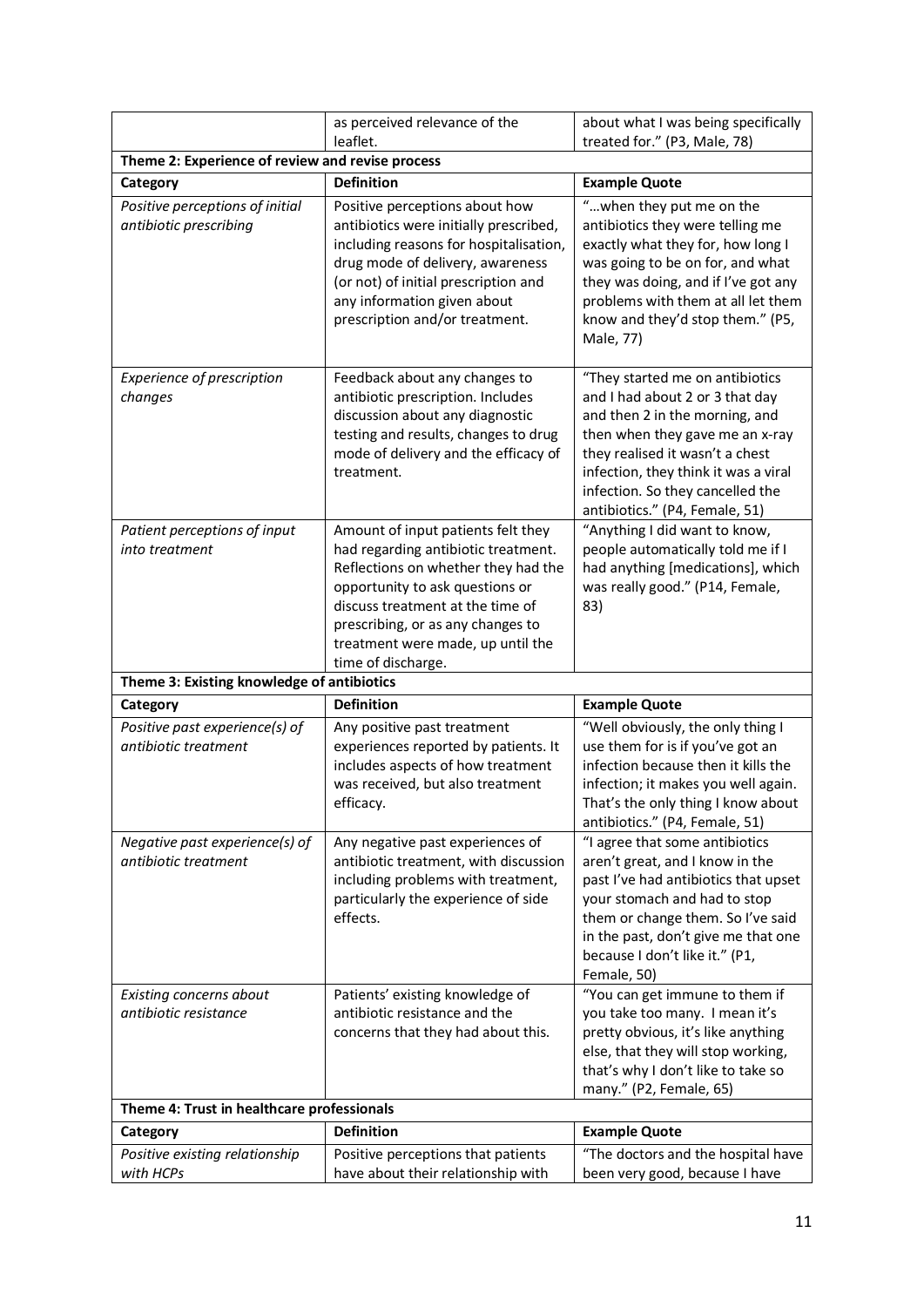|                                            | HCPs, including previous experience<br>of care by GPs and pharmacists, as<br>well as positive experiences of care<br>during their recent hospital stay.                                                                                                                                                                              | been admitted quite a few times.<br>They don't turn around and say oh<br>no, not you again, they do treat<br>me as a new patient every time."<br>(P2, Female, 65)                                                                                       |
|--------------------------------------------|--------------------------------------------------------------------------------------------------------------------------------------------------------------------------------------------------------------------------------------------------------------------------------------------------------------------------------------|---------------------------------------------------------------------------------------------------------------------------------------------------------------------------------------------------------------------------------------------------------|
| Willingness to take antibiotics            | Specific discussions about being<br>happy to take antibiotic medications<br>in hospital, particularly as this is<br>often life-saving and not always<br>viewed as a 'choice' if patients want<br>to recover.                                                                                                                         | "I understand the risk you have to<br>take, but if you're in a situation<br>like I was, where it was life and<br>death, you're going to take a<br>chance of taking antibiotics,<br>because if I hadn't taken them I<br>would have died." (P7, Male, 62) |
| Positive perceptions of HCPs as<br>experts | Perception of HCPs as experts giving<br>each patient the best possible<br>treatment. Patients discussed being<br>happy to follow expert HCP advice<br>about antibiotic treatment,<br>including treatment duration,<br>changes to treatment, and not<br>always needing to feel involved in<br>initial antibiotic treatment decisions. | "I'd be quite happy to accept<br>whatever a doctor prescribed for<br>me, because they're the experts<br>and I am not." (P6, Female, 91)                                                                                                                 |

205 This data is an extract of quotes derived from thematic analysis of interviews exploring participants'

206 experiences of the 'review & revise' process and provision of an information leaflet in secondary care.

207

### 208 **Leaflet acceptability and impact on perceptions of treatment**

- 209 During initial interviews, several participants had questions or concerns regarding antibiotic
- 210 resistance, particularly how this can be spread to others. For most, this stemmed from a lack of
- 211 awareness that resistance can be passed on and a lack of clarity about how this happens:

### 212 *"I didn't realise that resistance could spread to others…I'm not quite sure what that means,*

- 213 *how can it spread…I don't understand that." (Patient 2, Female, 65)*
- 214 We felt that it was important to address these concerns by making minor revisions to the leaflet in

215 consultation with the PPI group. These revisions aimed to reassure readers that when their doctor

- 216 prescribes antibiotics only when really needed, this helps to reduce the likelihood of developing (and
- 217 hence passing on), resistance. Following these revisions, further patient interviews indicated that
- 218 although there was still a lack of awareness around the spread of resistance, concern appeared to
- 219 have been mitigated: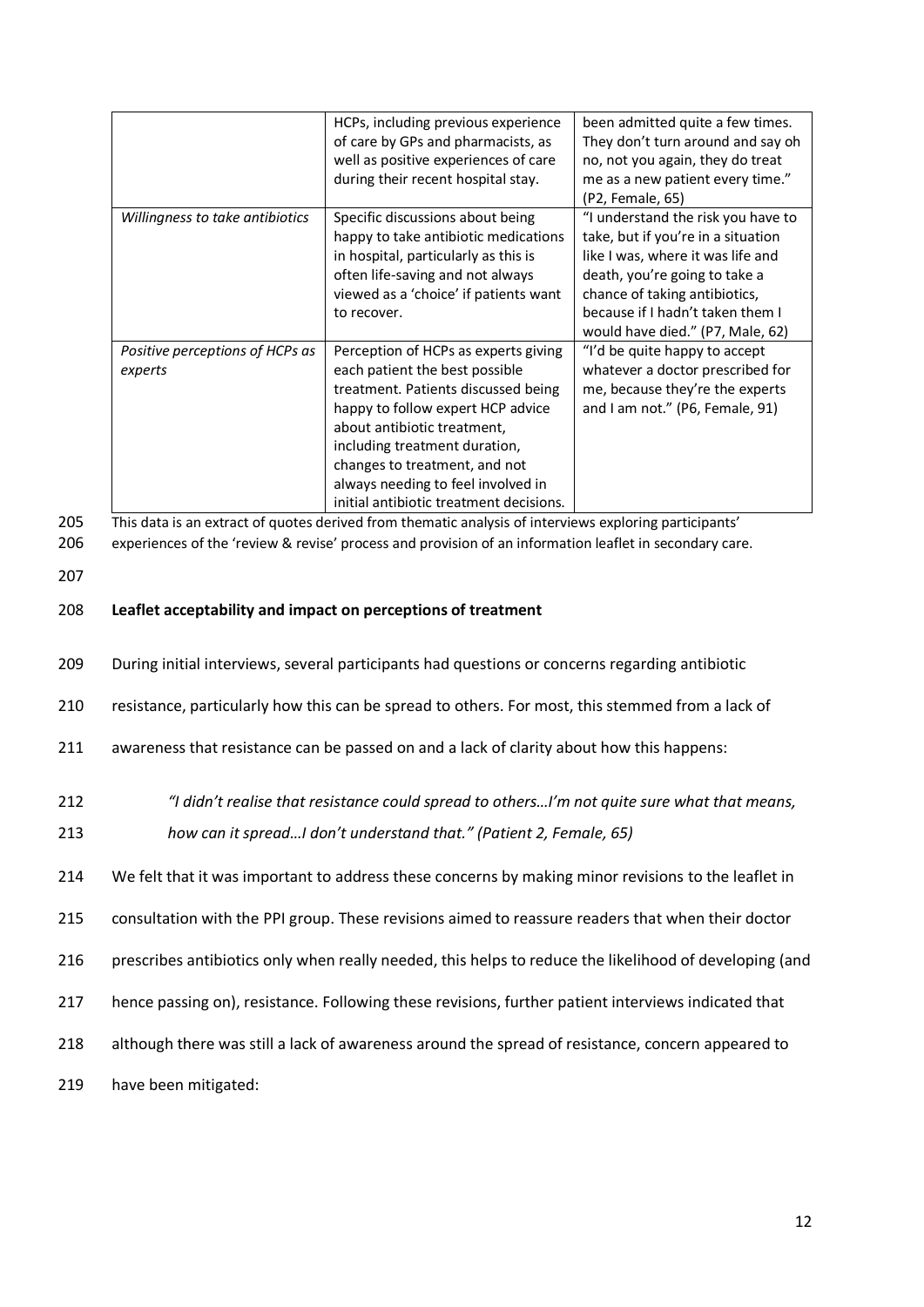*"I didn't realise that antibiotic resistance, you know by me taking it, it could affect somebody else…it doesn't concern me, I just didn't realise that, but it's very easy to understand." (Patient 13, Female, 74)*

223 Overall, the majority of participants reacted positively to the leaflet, explaining that they found it "informative" and "easy to read". Several participants also discussed the importance of being given the information that was included in the leaflet:

- *"I think it's a good move to actually inform the public, not just patients, but the general public. To inform them about the dangers in the future of antibiotics not working." (Patient 11, Male, 77)*
- 229 The leaflet was given to some participants when antibiotics were initially prescribed, and to others 230 only at the time of discharge from hospital. A couple of participants who received the leaflet during discharge mentioned that they may have found it more useful at the time of treatment, but the 232 majority felt that it was still of interest and relevance at the time of discharge. In fact, all participants reported that they would recommend the leaflet to others and several explained that they had kept it to show to family and friends, or as a document that they could refer back to for further information.

### **Positive experience of 'review & revise' process**

 Participants all discussed details of their recent stay in hospital, and reflected on their experience of 238 the antibiotic 'review & revise' process. Many participants had been admitted for very serious conditions and spoke about being unaware of their initial antibiotic prescription. Others explained 240 that they were started on antibiotics while diagnostic tests were conducted to confirm their diagnosis. Regardless of awareness of treatment or a confirmed diagnosis, all participants reported 242 positive perceptions of the antibiotic prescribing process, often recognising the importance of receiving fast, initial treatment: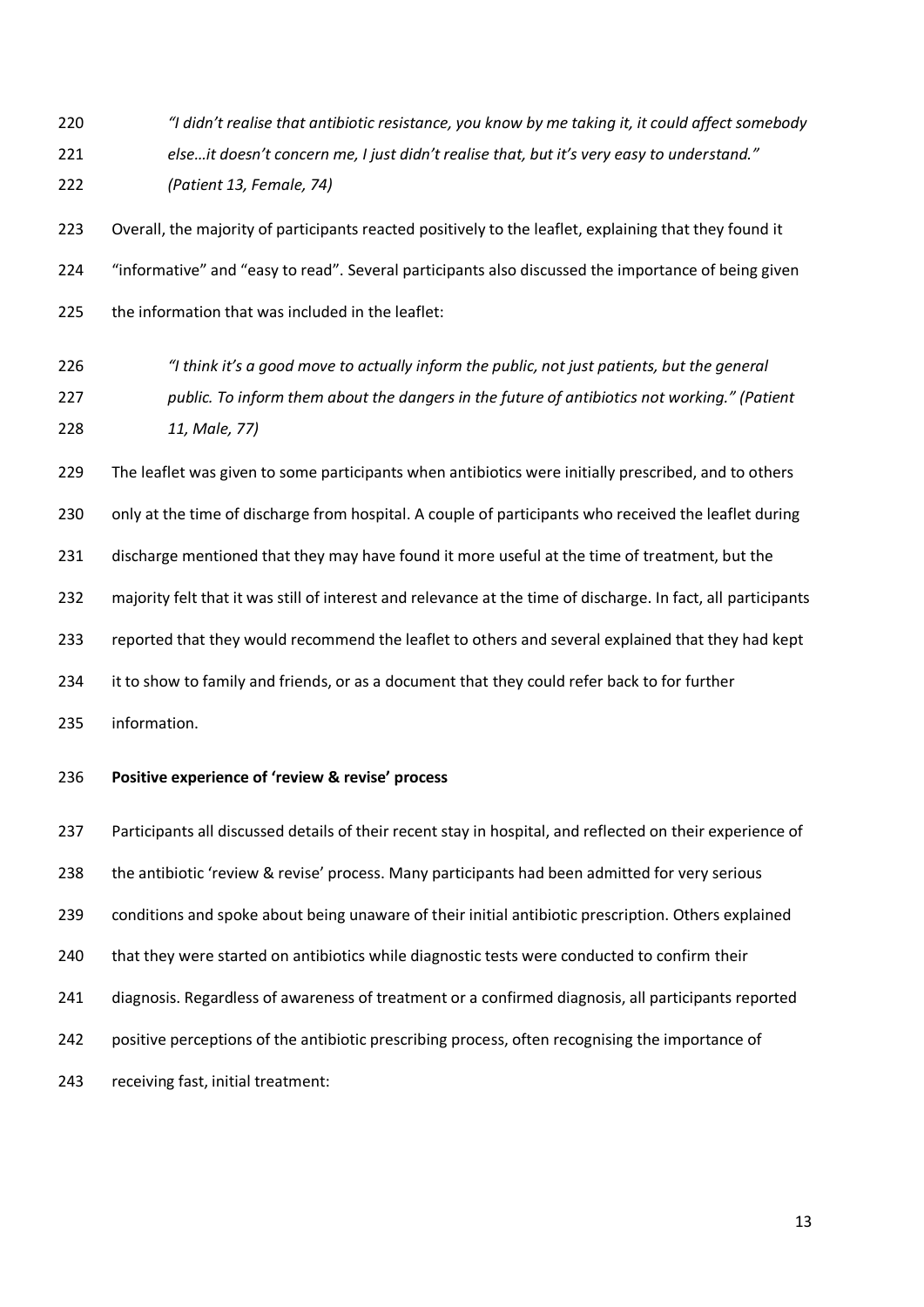*"I was just told it was a precaution because it was suspected meningitis and obviously I think in that case they did the right thing, because meningitis is pretty nasty and can kill." (Patient 1, Female, 50)*

Several participants had experienced changes to their antibiotic prescription. For some this meant

changing to a different mode of delivery, dosage or drug, while for others it meant stopping

antibiotics altogether. Again, all participants spoke positively about revisions to their prescriptions,

250 often mentioning that HCPs had taken time to clearly explain and inform them about these

decisions:

 *"They upped the dosage frequency, and I think they needed to wait to check because they said we're giving you a wide-ranging one, but they may need to adapt it…and the dose had changed and it had been explained to me why." (Patient 15, Female, 50)*

Overall, participants reported perceiving the 'review & revise' process to be sensible and felt that

their experiences matched the description provided by the leaflet. In some cases, participants even

felt that the leaflet had helped them to make sense of their experiences.

### **Existing knowledge of antibiotics and resistance**

All participants had some knowledge of antibiotics and antibiotic resistance and many had past

experience of antibiotic treatment. Often this had been a positive experience, both in terms of the

prescribing process and the efficacy of treatment, but several participants had previously

experienced problems, reporting that certain drugs were less effective or produced side-effects.

Among those who had more negative experiences, there was still a general feeling of acceptance

that they were being prescribed antibiotics because they were the most suitable treatment:

- *"I agree that some antibiotics aren't great and I know in the past I've had some that upset*
- 

 *my stomach and had to stop or change them…but I still think you need to take them if you're that ill and sometimes that outweighs the side effects, and sometimes they can give you something to counteract a side effect." (Patient 1, Female, 50)*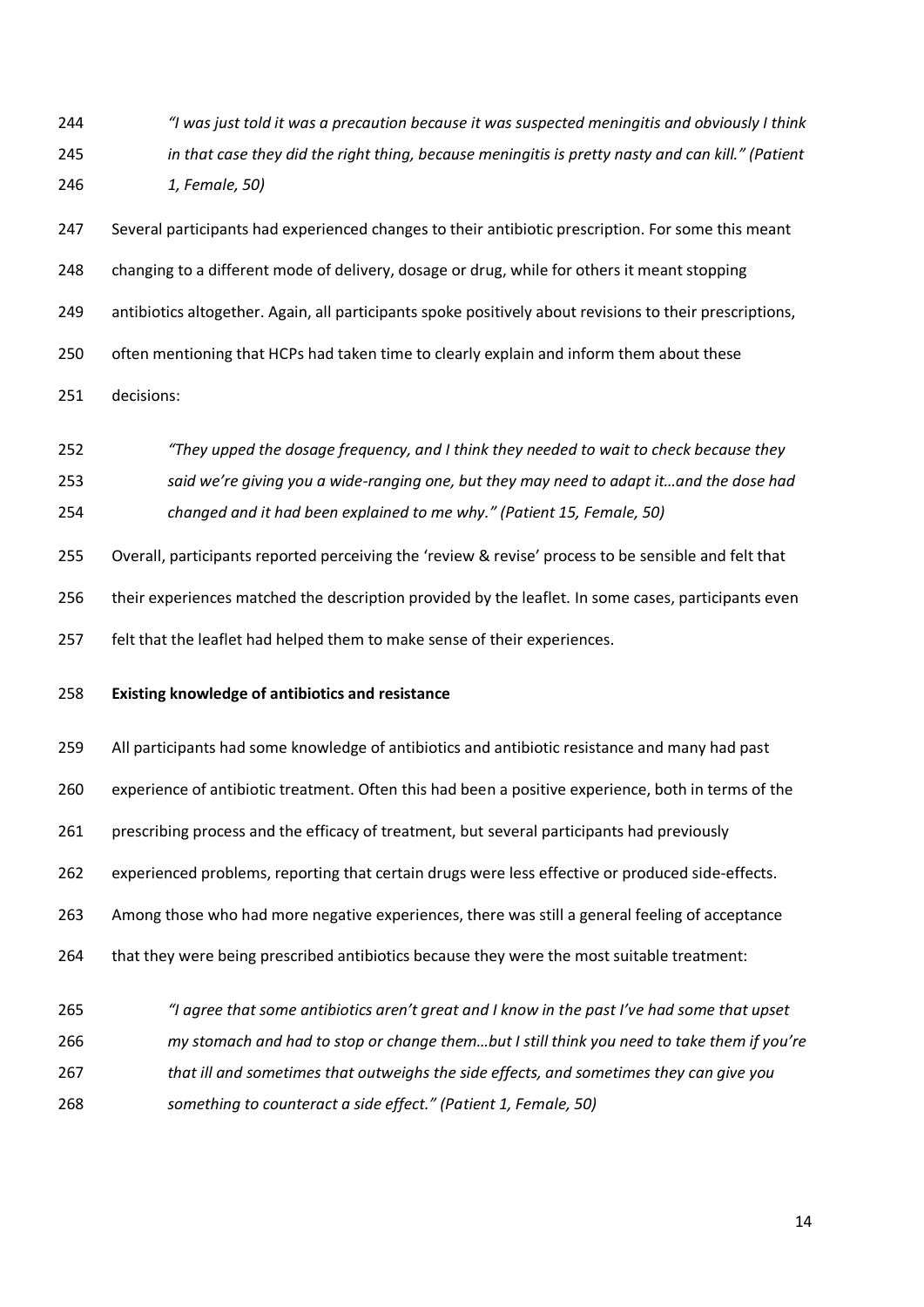Based both on past experience and references to the media, most participants displayed some knowledge of antibiotic resistance. Although they were not necessarily aware of the mechanisms of how resistance works, there was a general awareness that resistance is a cause for concern and may result in less effective future treatment:

 *"If you use it too much it won't necessarily work when you do need it, you know?" (Patient 14, Female, 83)*

275 While participants voiced concerns about growing resistance to antibiotic treatments, these 276 appeared to be mitigated by understanding that their current treatment was a necessity. Although 277 they were keen to avoid future resistance and reported that they would be happy to reduce their use of antibiotics if possible, they perceived antibiotics as having been prescribed to combat a serious, often life-threatening, health condition.

### **Trust in healthcare professionals**

 All participants spoke positively about their relationship with HCPs, both in relation to routine care provided by their general practitioner (GP), or their recent care while in hospital. The majority of participants reported being given information about their treatment and condition and being offered the opportunity to ask any questions. Even among participants who had been unaware of the initial prescription, there was a feeling that they had been provided with details about their care as soon as they were in a state to respond to the information. Despite the chance to ask questions, most participants reported that they did not do this as they had either already been given the information they needed, or their condition was improving and they did not have any concerns. Overall, participants appeared to place a large amount of trust in HCPs. There was a sense that HCPs were seen as experts who had patient care as their main priority. This trust in HCPs appeared to mitigate any concerns that participants might have about their treatment, as they were willing to follow expert advice even if it meant changing or stopping an antibiotic prescription: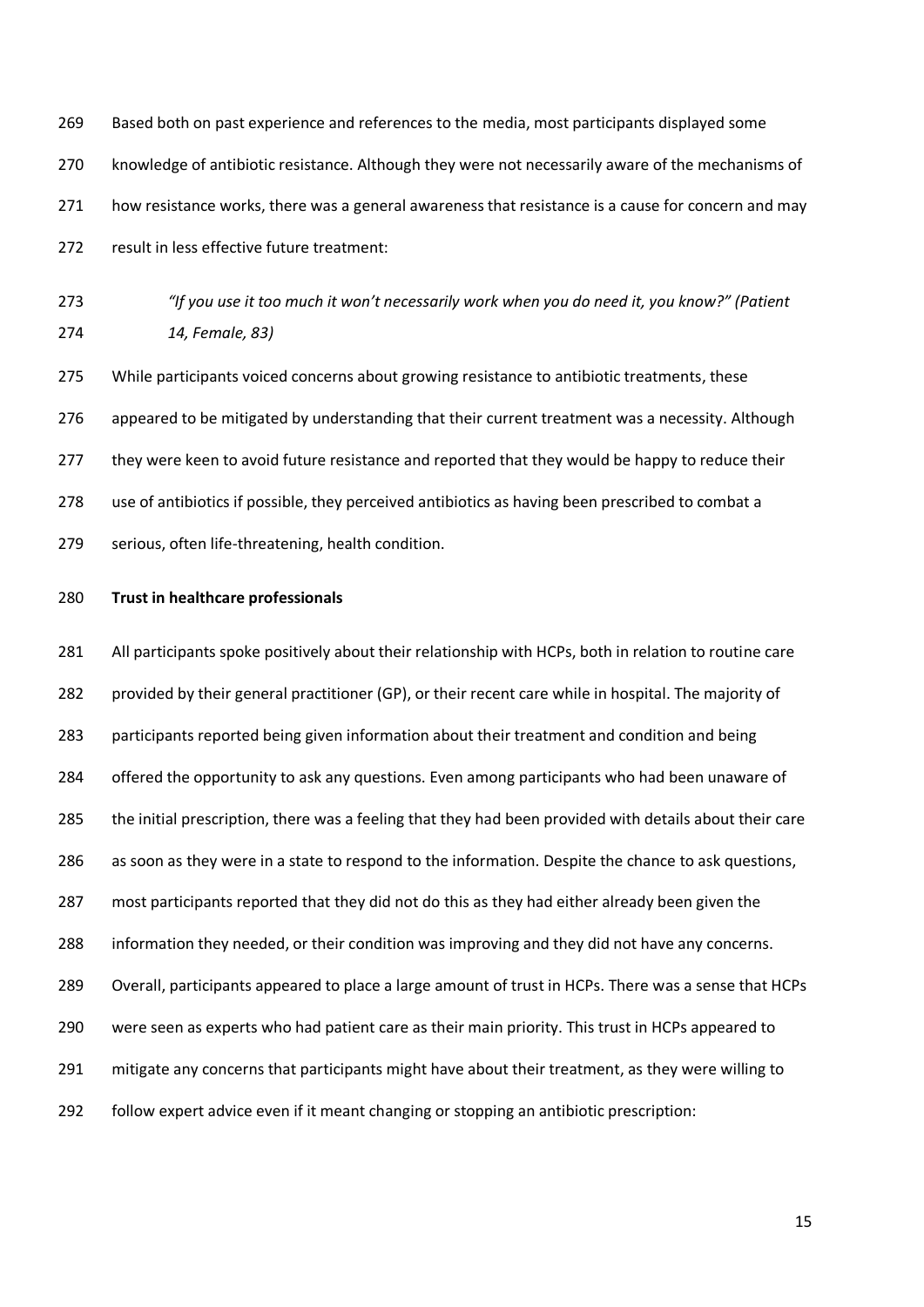*"I put my faith in them, that's fine. If they stop they stop, I'm quite happy. They said 'do you mind if we stop them', so I thought no, you want them stopped, stop them." (Patient 5, Male, 77)*

 Several participants explained that although they were happy to be given information about their treatment, they understood that often they did not have a real 'choice' about taking antibiotics if they wanted to recover. Overall, there was a pervasive sense among participants that antibiotics had 299 only been prescribed for them because they were really needed.

# **DISCUSSION**

 This study offers novel insights into how patients in secondary care are likely to respond positively to messages advocating a reduction in the use of antibiotics through the 'review & revise' approach. Within our participant group, the information leaflet was viewed as both acceptable and useful without causing undue concern. Individuals reported positive experiences regarding antibiotic prescription being changed and stopped. Many participants had prior experience or knowledge of antibiotics and resistance, and generally welcomed efforts to reduce antibiotic usage. There was an overall feeling among participants that HCPs were trusted experts who were providing the most appropriate treatment for their condition.

#### **Opportunities for improving patient communication and engagement with 'review & revise'**

 Our findings suggest that informative and balanced messages are useful in helping patients understand and accept the 'review & revise' antibiotic prescribing process. Communicators can ensure that antibiotic messaging is effective in a number of ways. First, messages should incorporate evidence-based information, particularly in relation to antibiotic resistance and the safety and effectiveness of shorter courses of antibiotic treatment (23). Additionally, they should address common patient misperceptions about the mechanisms of resistance. Previous research has shown that patients appear to view antibiotic resistance as a wider public health threat, rather than a personal one, particularly if they have not taken antibiotics regularly themselves, because they do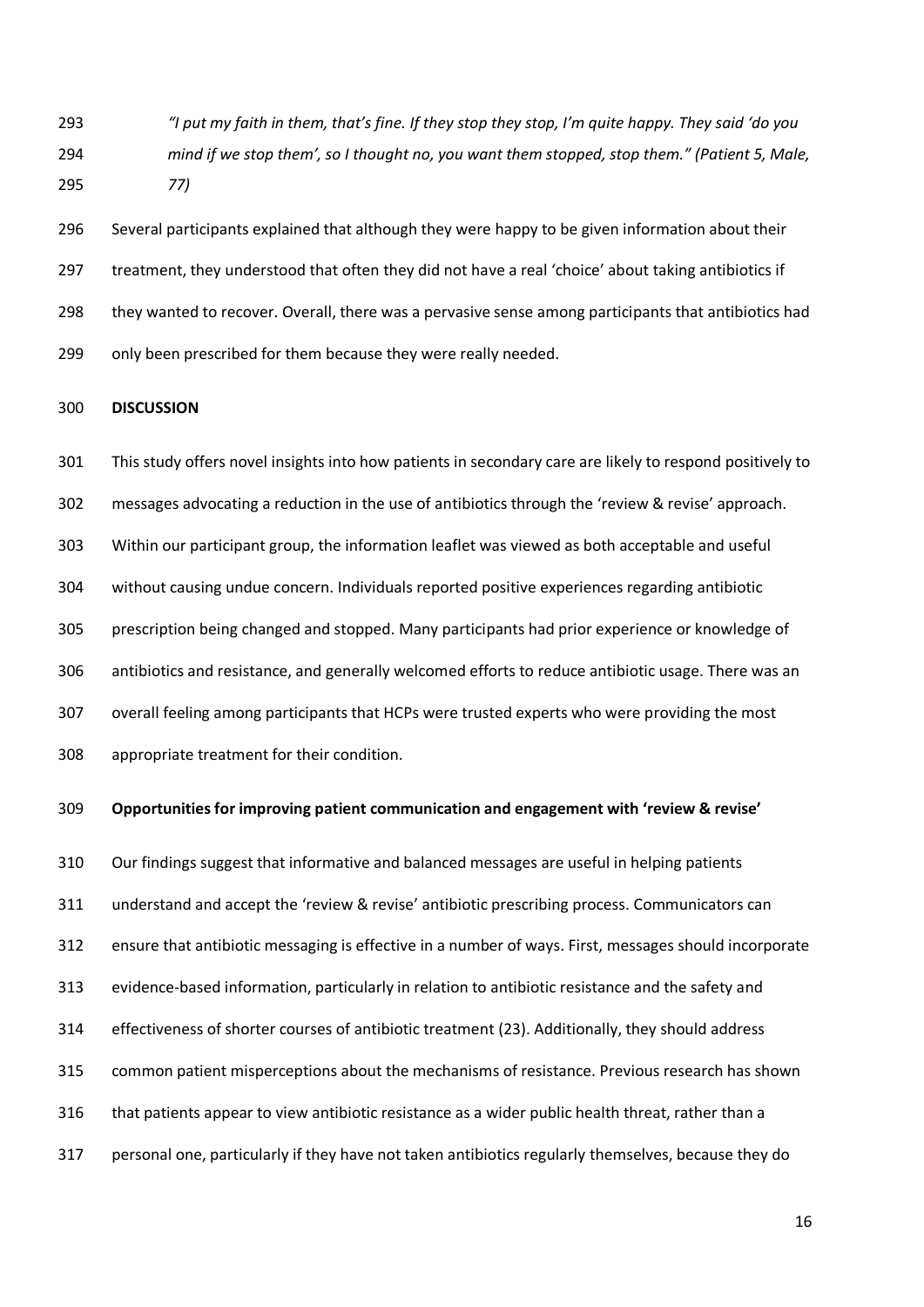not see it as something that is transferrable to others (24, 25). The current study builds on these findings by including a message about how antibiotic resistance can be passed on to family, friends and even pets. Although some patients had questions or concerns about this process and expressed a desire to avoid antibiotic treatment if possible, none reported that they would refuse antibiotic treatment if it had been deemed necessary by an HCP. This suggests that clear and open messages about the spread of resistance may act as welcome and important motivators for the acceptance of the 'review & revise' prescribing process among patients.

 The long standing and widely held belief that it is important to complete a course of antibiotics to prevent AMR was clearly evident in the current study (24, 26). This has been challenged by evidence showing that antibiotic treatment courses are often excessive for individual patients (23) and analyses suggesting the belief contributes to overuse of antibiotics and increases selection for AMR (27). Our study explored reactions to messaging that implicitly suggested that a course of antibiotic treatment may not always need to be completed and found that patients accepted this idea. It may be that these findings are specific to our patient population who had been recently and acutely ill and not always fully aware of all aspects of their treatment. For instance, unlike primary care, a patient in secondary care may be aware that they are receiving antibiotics, but not necessarily the dosage or the length of their initial prescription. While in hospital, patients are closely monitored by HCPs and changes to treatments may be expected during this time. As a result, patients within secondary care may be more open to discussing and accepting changes to their antibiotic treatment. Primary care research in this area has developed strategies to reduce initial prescribing of unnecessary antibiotic courses (28, 29), having shown that antibiotic prescribing increases patient intentions to seek medical care for future illness, compared to either not prescribing, or delayed prescribing (30, 31). This indicates that antibiotic prescribing decisions can have longer term effects on health seeking behaviour, although the potential and feasibility of 'review and revise' strategies to reduce overuse of antibiotic in secondary care, and how to most effectively communicate this to patients, has not been investigated. Given the positive patient reactions to the concept of 'review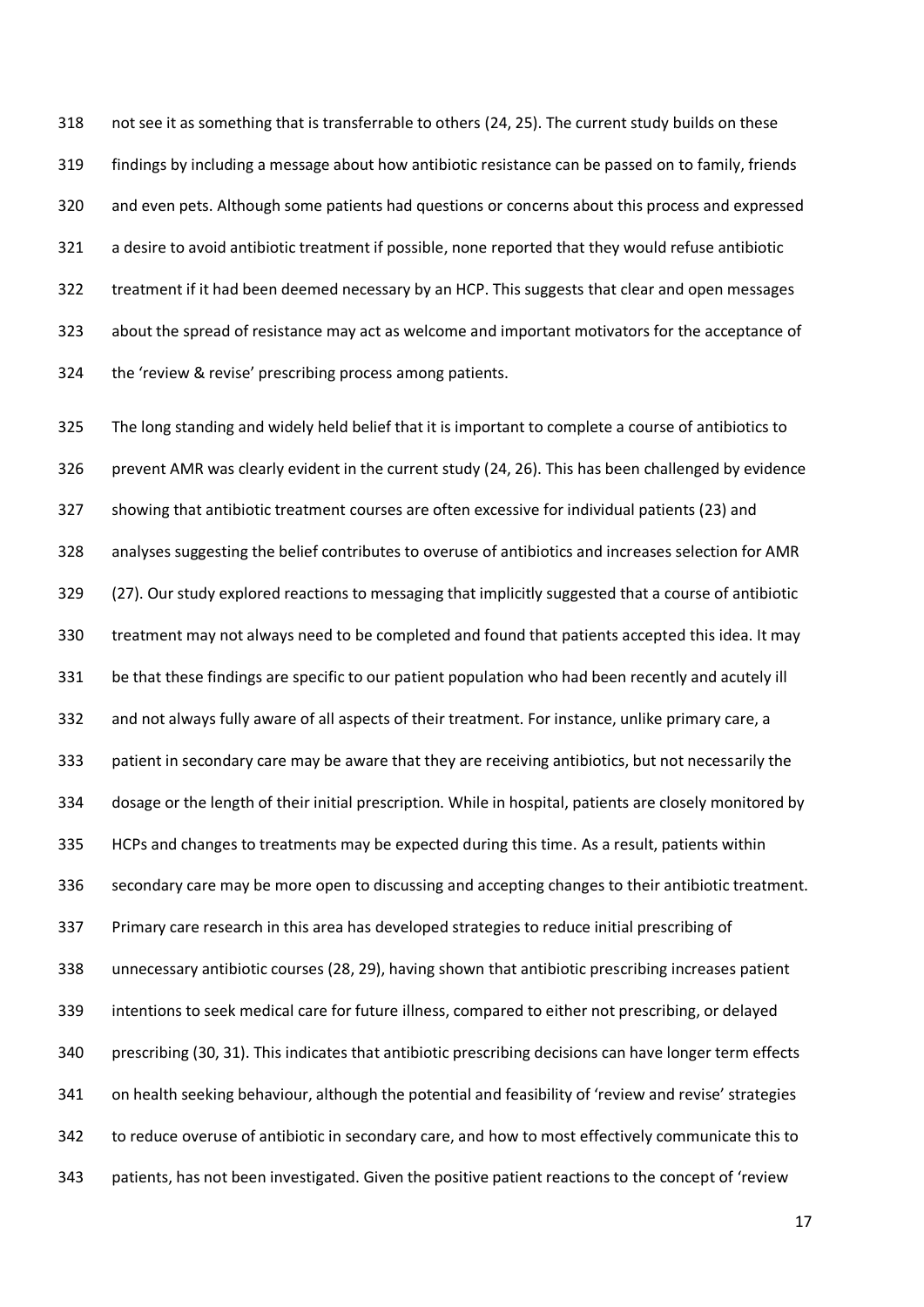and revise' within the current study, it may be beneficial to explore how this could potentially facilitate shared clinician-patient decision making.

 Our study also highlights the importance of testing messages with the target audience. During the development of our information leaflet, we addressed a number of questions from HCPs and the ethics committee as to the usefulness and responsibility of providing such information to patients. There was some uncertainty about whether patients would actually want an information leaflet and whether it might cause or increase any concerns about antibiotic treatment or resistance. Our findings build on existing research, which has shown that patients within secondary care are keen to receive proactive rather than reactive information about antimicrobials, allowing them to feel more confident and invested in their care (17). While HCPs may worry about patient reactions, there is a growing body of evidence to suggest that shared decision making between patient and HCP could have a role to play in educating patients about antimicrobial stewardship and reducing the inappropriate use of antibiotics (32, 25). There is also an extensive body of literature examining the relationship of trust between patient and HCP and the impact this has on elements such as patient satisfaction and treatment adherence (33, 34). Our findings are in line with earlier research which shows that secondary care patients place a high level of trust in HCPs and are confident in their ability to prescribe antibiotics accurately and only when necessary (25, 35). This trust in HCPs combined with the documented want for information and greater patient engagement (17, 35) suggests that patients are open and receptive to messages about the 'review & revise' process. Additionally, our findings are consistent with recent research indicating that patients may find it reassuring to be able to share antibiotic treatment information with family (35). Further research into the timing of messages may also be useful as preferences may vary by clinical population or setting and could alter acceptability. By testing the key components of messaging with target populations, we have the best chance of ensuring maximum effectiveness, while reducing any unintentional, negative impacts (36).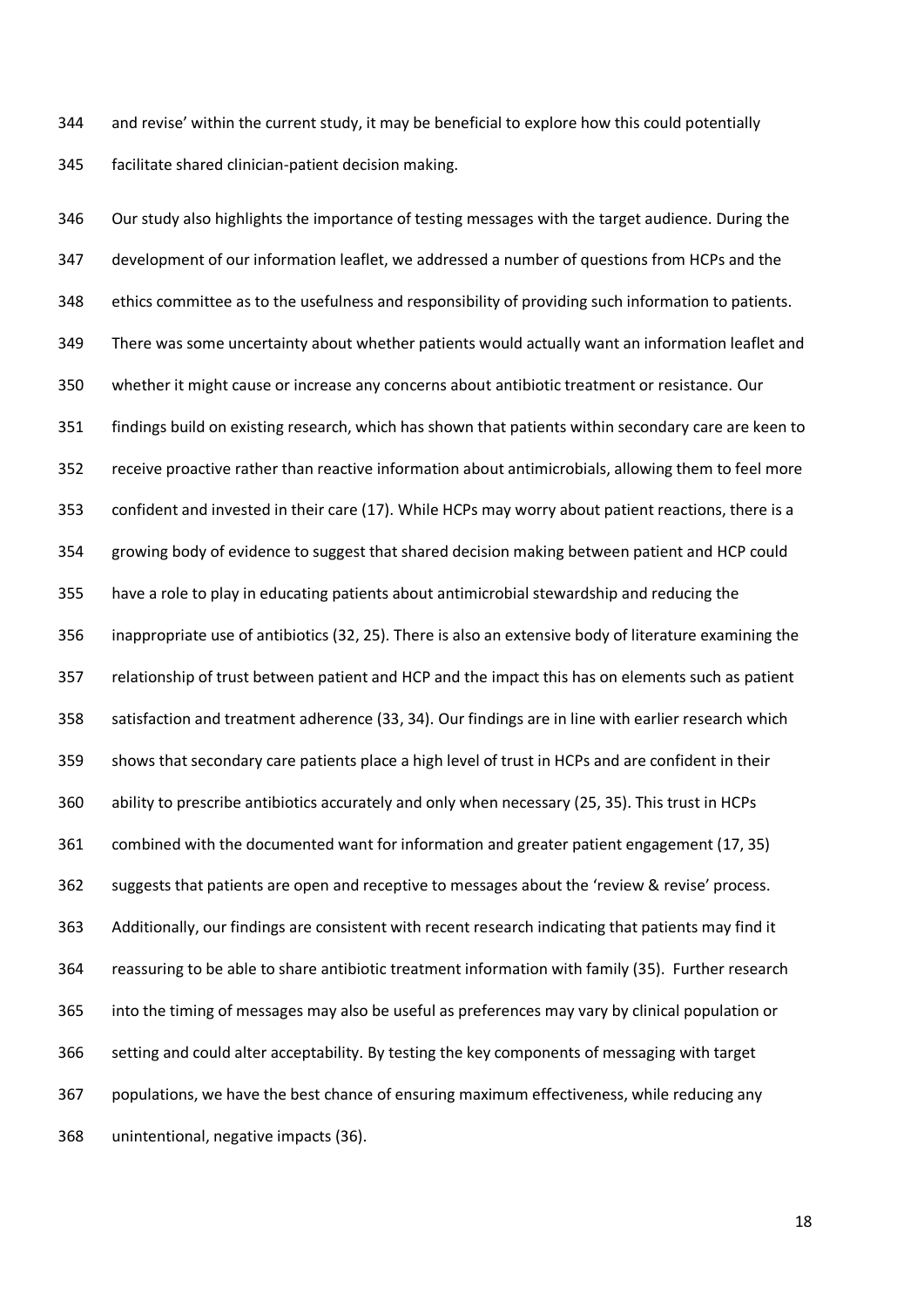Finally, this study has helped to provide some recommendations for how the leaflet can be best used in the main trial. First, the main trial should make use of the final, updated version of the leaflet, as this was developed based on patient feedback as detailed in this paper. Second, study sites in the main trial should aim to have a clear plan in place detailing both who will be distributing the leaflet and when it should be provided to the patient. The current study indicated that a lack of time and resources can make it challenging to find a member of staff to distribute the leaflet. As a result, the main study sites may find it useful to address this in their planning to determine the timing and staffing that would be most feasible for their site. Finally, where it is not possible to find the resources or staffing to distribute a leaflet, main trial sites could consider providing the leaflet in another format, such as a poster that is displayed on the wards. Although this may be a less optimal format, it may still help to provide patients access to information that they are keen to receive.

#### **Strengths and limitations**

 This in-depth, qualitative study of antibiotic prescribing within secondary care has helped to highlight key themes that should be considered when designing future studies, but it does have some limitations. Recruitment proved challenging due to many participants having been hospitalised for serious health conditions. Although these conditions had improved by the time of discharge and recruitment to the study, often participants were still feeling unwell and in some cases were readmitted to hospital before an interview could take place. As a result, we may have missed a unique set of experiences related to the 'review & revise' process among those participants who perhaps went on to receive further antibiotic treatment, which could have altered their perceptions of the process. It would have been preferable to conduct interviews face to face with participants as this could potentially have yielded more in-depth responses, however this was not practical for this study because of the necessary restrictions around the recruitment process. In addition, due to the unavoidable delay between participant recruitment and interview, not all participants still had a copy of the leaflet by the time of interview. Although every effort was made to ensure that they had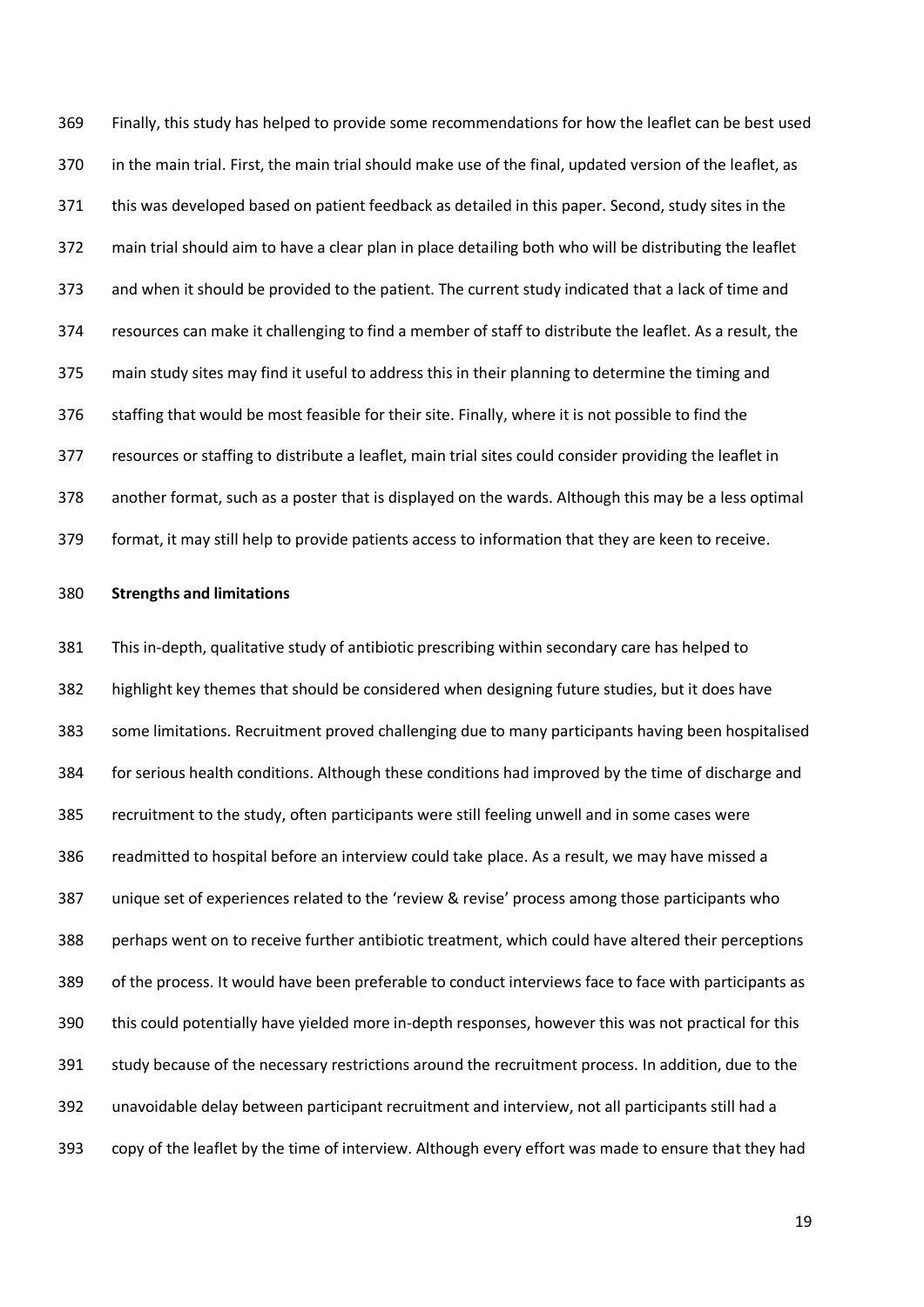the leaflet by sending a replacement copy by post or email, in 1 case this was not possible, and the researcher decided to read the text over the phone rather than potentially lose the study participant. As a result, it is important to consider that this could have had an impact on the responses of that participant, however they still provided valuable feedback about the leaflet and their overall experiences. It is also important to note that results of the current study are specific to patients within an acute medical unit in a UK secondary care setting and therefore, may not be generalisable to other populations outside the UK or in primary care, where there may be a very different set of clinical issues. While this feasibility study had only one hospital site, the main trial includes 36 sites from healthcare trusts across England, Wales, Scotland and Northern Ireland. Due to the differing characteristics of these varied regions, it is likely that other issues may arise that were not evident within this feasibility study. These may include elements such as the practicalities of who should give the leaflet to patients, when the leaflet should be provided and whether there is sufficient budget to print the leaflet. We would suggest that it would be useful for the main trial to further understand how and if a patient information leaflet advocating the 'review & revise' process might be perceived among other hospital populations, e.g. non-acute medical ward. It would also be beneficial to consider how a more diverse patient population across different ages and ethnicities may react to the leaflet as part of the main trial. Finally, it is possible that there may be some response bias among participants who may have felt obliged to provide positive responses regarding their perceptions and experiences.

#### **CONCLUSIONS**

 Secondary care patients responded positively to clear, factual information about antimicrobials and were keen to receive an information leaflet about antibiotic prescribing and the 'review & revise' 416 process. Messages and information about antibiotic treatment coming from HCPs were seen as welcome and trustworthy, as well as being in the best interest of the patient. As such, encouraging HCPs within secondary care to engage patients in greater communication and information provision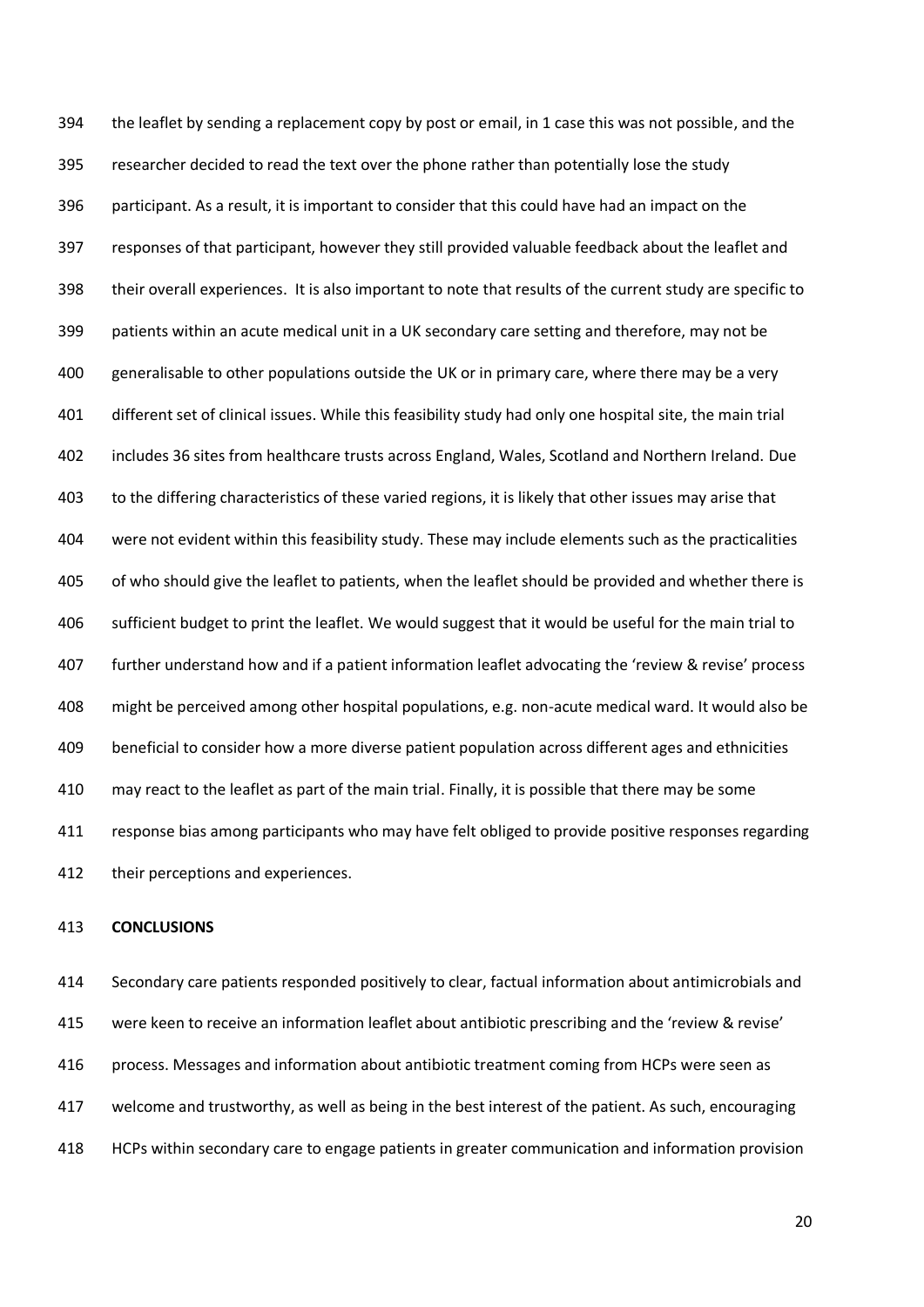- could provide great advantages in the drive to reduce antibiotic use. Pre-testing messages about
- antibiotic prescribing and resistance is vital to dispelling any misconceptions either around
- effectiveness of treatment for patients, or perceptions of how messages may be received. Although
- 422 it is not feasible to pre-test all messages, for all populations, it remains important to test key
- components of messaging in order to ensure maximum optimisation and intervention effectiveness.
- 
- **List of abbreviations**: HCP, Healthcare professional; AMR, antimicrobial resistance; NHS, National
- Health Service; ARK, Antibiotic Review Kit; RCT, randomised controlled trial; PPI, public patient
- involvement; AMU, acute medical unit; GP, general practitioner
- **DECLARATIONS**
- **Ethics approval and consent to participate**
- Ethical approval was obtained from the South Central Oxford C Research Ethics Committee (REC
- reference: 17/SC/0034), including feasibility, pilot and main trial phases. Written consent was
- obtained by a HCP for each individual participant following their expression of interest in the study.
- **Consent for publication**
- The study consent form included an item stating that the participant agreed to the use of
- anonymised quotes in any research reports or publications. Each participant signed this form.
- **Availability of data and material**
- The data that support the findings of this study are available on request from the corresponding
- author (FM). The data are not publicly available due to them containing information that could
- compromise research participant privacy/consent.
- **Competing interests**
- All the authors declare no conflict of interest.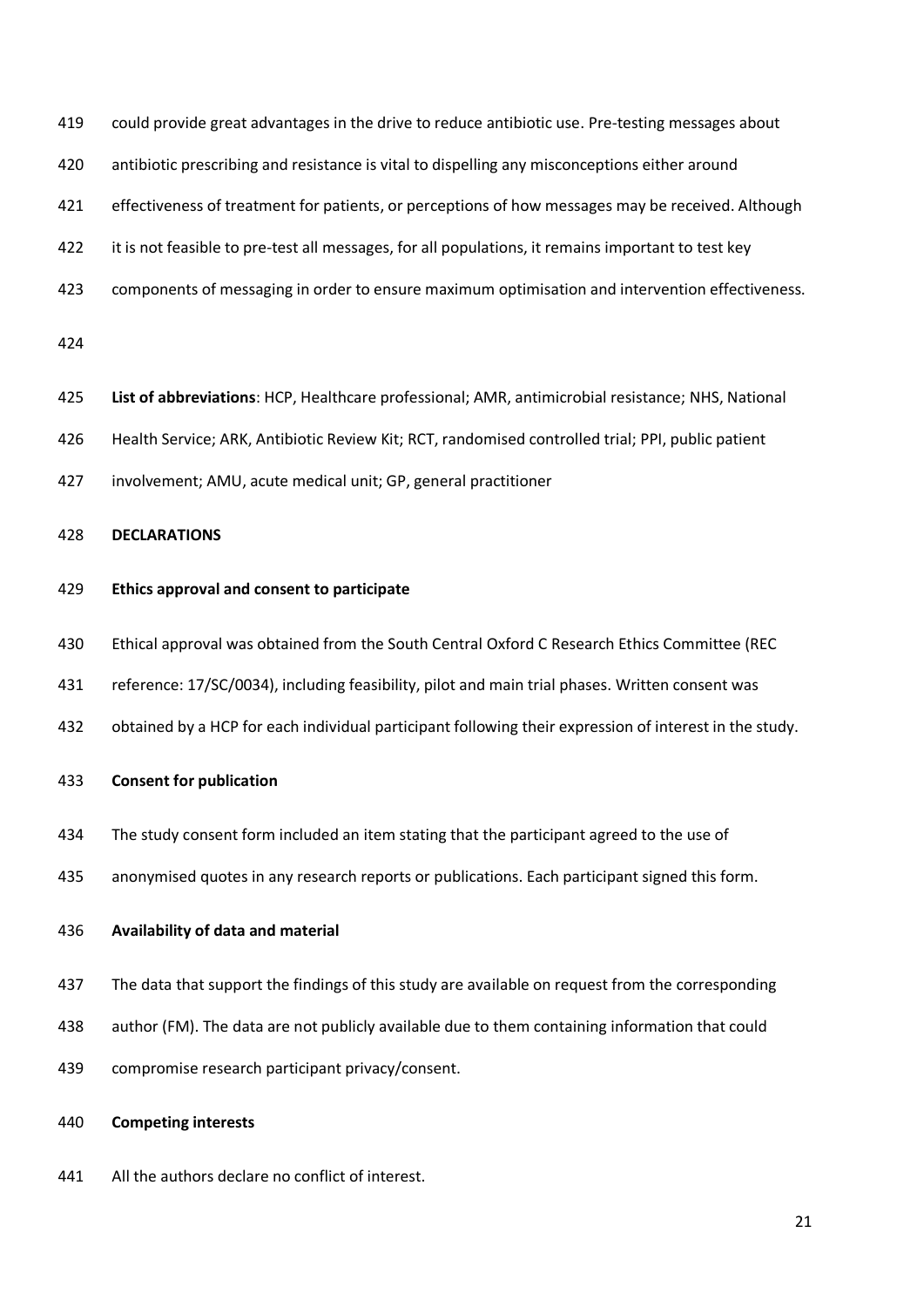#### **Funding**

- This article presents independent research funded by the National Institute for Health Research
- (NIHR) under its Programme Grants for Applied Research Programme (Reference Number RP-PG-
- 0514-20015). ASW is supported by the NIHR Biomedical Research Centre, Oxford. The ARK online
- tool was developed using the LifeGuide software, which was partly funded by the NIHR Biomedical
- 447 Research Centre (BRC), Southampton. The views expressed are those of the author(s) and not
- necessarily those of the NHS, the NIHR or the Department of Health.

# **Author's contributions**

FM wrote the first draft of the paper, while all authors contributed to and approved the final

manuscript.

# **Acknowledgements**

- The authors would like to thank Cliff Gorton, Paul McGough and Elizabeth Darwin; PPI
- representatives who provided input and feedback throughout the study. We would also like to thank
- Elizabeth Cross and other clinical staff who helped to recruit patients to the study.

- 
-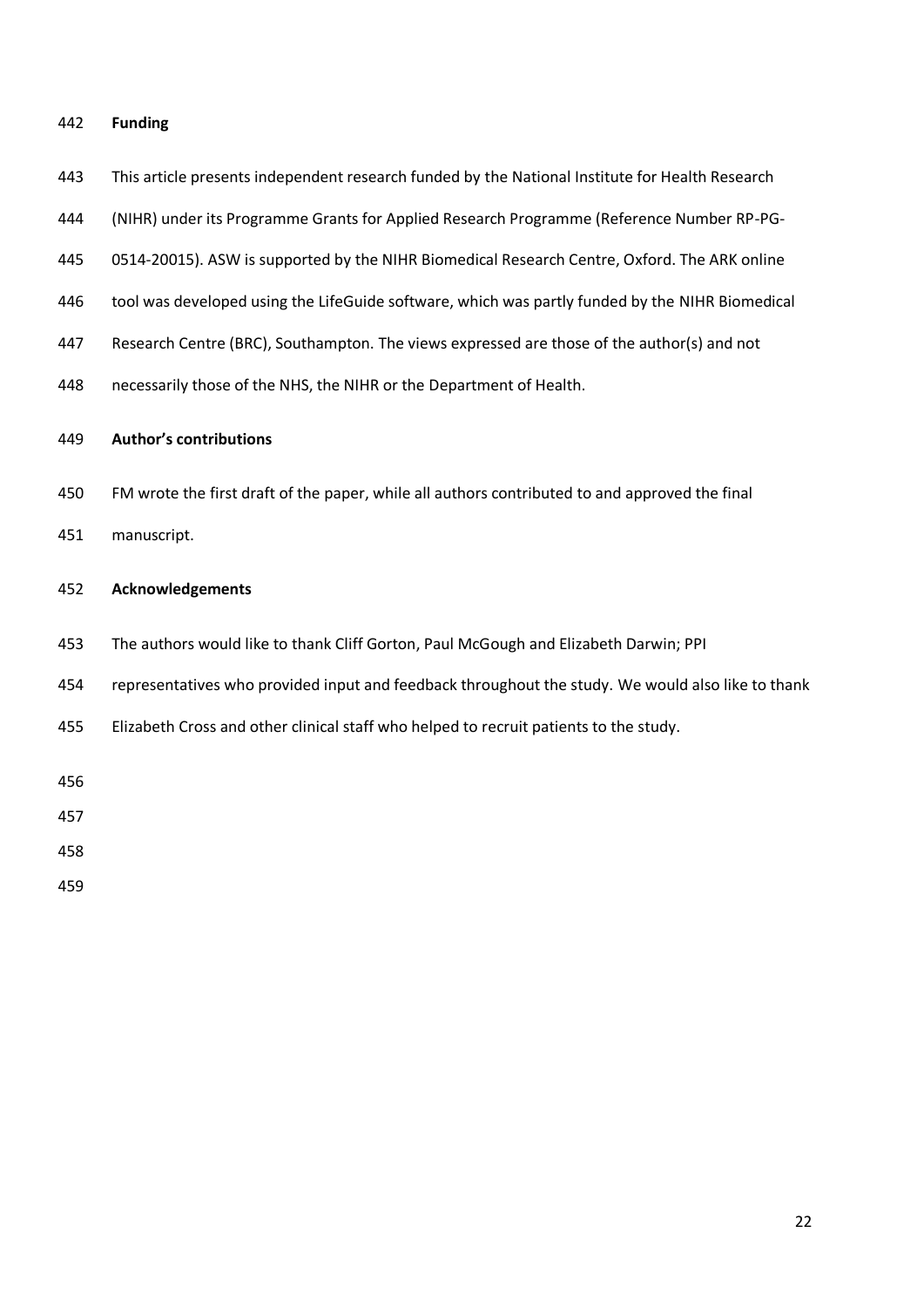#### **References**

- 1. World Health Organisation (2014). The evolving threat of antimicrobial resistance: options for
- action. 2012. Geneva, Switzerland: World Health Organisation Google Scholar.
- 2. Hughes JM. Preserving the lifesaving power of antimicrobial agents*. JAMA.* 2011 Mar 9;305(10):
- 1027-8. DOI: 10.1001/jama.2011.279
- 3. Flanders SA, Saint S. Why does antimicrobial overuse in hospitalized patients persist? *JAMA Intern*
- *Med.* 2014 May;174(5):661-2. DOI: 10.1001/jamainternmed.2014.897
- 4. Fridkin S, Baggs J, Fagan R, Magill S, Pollack LA, Malpiedi P, et al. Vital signs: improving antibiotic
- use among hospitalized patients. *MMWR Morb Mortal Wkly Rep.* 2014 Mar;7;63(9):194-200.
- 5. Hecker MT, Aron DC, Patel NP, Lehmann MK, Donskey CJ. Unnecessary use of antimicrobials in
- hospitalized patients: current patterns of misuse with an emphasis on the antianaerobic spectrum of
- activity. *Arch Intern Med.* 2003 Apr 28;163(8):972-8. DOI: 10.1001/archinte.163.8.972
- 6. Owens R, McNulty C, Hawking M, Jones L. Public Health England and Royal College of General
- Practitioners. The TARGET Antibiotics Toolkit: Guide to Resources 2017. Issue 2.1; Nov 2017.
- 7. Ashiru-Oredope D, Sharland M, Charani E, McNulty C, Cooke J. Improving the quality of antibiotic
- prescribing in the NHS by developing a new Antimicrobial Stewardship Programme: Start Smart-Then
- Focus. *J Antimicrob Chemother*. 2012; 67(Suppl 1): i51-63. DOI: 10.1093/jac/dks202
- 8. Llewelyn MJ, Hand K, Hopkins S, Walker AS. Antibiotic policies in acute English NHS trusts:
- implementation of "start smart-then focus" and relationship with *Clostridium difficile* infection rates.
- *J Antimicrob Chemother.* 2015 Apr;70(4):1230-5. DOI: 10.1093/jac/dku515
- 9. Charani E, Castro-Sanchez E, Sevdalis N, Kyratsis Y, Drumright L, Shah N, et al. Understanding the
- determinants of antimicrobial prescribing within hospitals: the role of "prescribing etiquette". *Clin*
- *Infect Dis.* 2013; 57(2):188-96. DOI: 10.1093/cid/cit212
- 10. Davey P, Marwick CA, Scott CL, Charani E, McNeil K, Brown E, et al. Interventions to improve
- antibiotic prescribing practices for hospital inpatients. *Cochrane Database Syst Rev.* 2017; Feb
- 9;2:CD003543. DOI: 10.1002/14651858.CD003543.pub4
- 11. Santillo M, Sivyer K, Llewelyn M, Walker AS, Peto T, Yardley L, et al. Intervention planning for the
- ARK (Antibiotic Review Kit) intervention: a digital and behavioural intervention to safely review and
- reduce antibiotic prescriptions in acute and general medicine. *J Antimicrob Chemother.* 2019; 74(11):
- 3362-3370. DOI: 10.1093/jac/dkz333.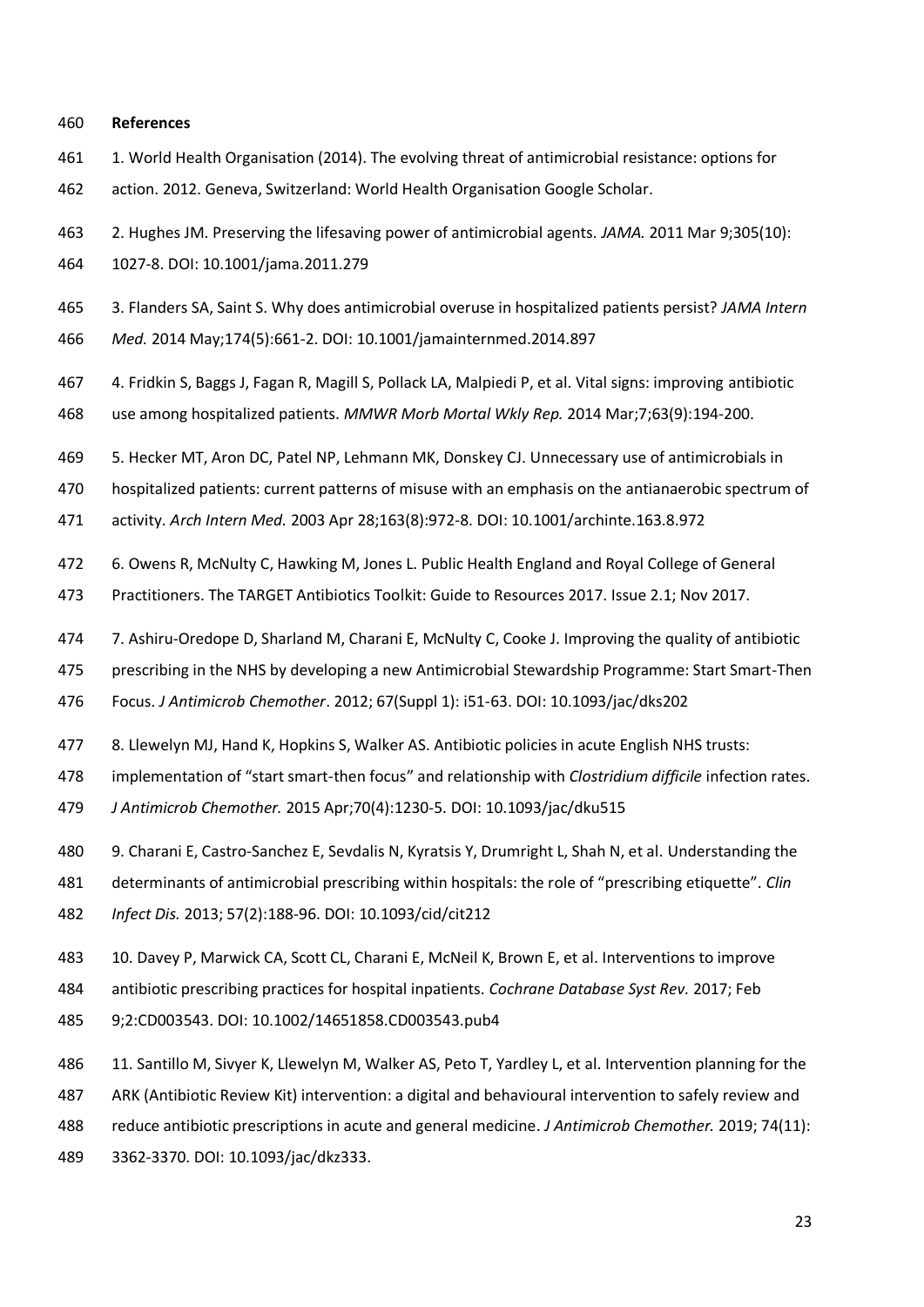- 12. Cross ELA, Sivyer, K, Islam J, Santillo M, Mowbray F, Peto TEA, et al. Adaptation and
- implementation of the ARK (Antibiotic Review Kit) intervention to safely and substantially reduce
- antibiotic use in hospitals: a feasibility study. *J Hosp Infect.* 2019; 103(2):268-275. DOI:
- 10.1016/j.jhin.2019.07.017
- 13. Walker SA, Budgell E, Laskawiec-Szkonter M, Sivyer K, Wordsworth S, Quaddy J, et al. Antibiotic
- Review Kit for Hospitals (ARK-Hospital): study protocol for a stepped wedge cluster randomized
- controlled trial. *Trials.* 2019; 20(421). DOI: 10.1186/s13063-019-3497-y
- 14. Coxeter P, Del Mar CB, McGregor L, Beller EM, Hoffmann TC. Interventions to facilitate shared decision making to address antibiotic use for acute respiratory infections in primary care. *Cochrane*
- *Database Syst Rev*. 2015 Nov;12(11):CD010907. DOI: 10.1002/14651858.CD010907.pub2
- 15. Moshin-Shaikh S, Garfield S, Franklin BD. Patient involvement in medication safety in hospital: an exploratory study. *Int J Clin Pharm.* 2014 Apr29;36(3):657-66. DOI: 10.1007/s11096-014-9951-8
- 16. Rawson TM, Moore LSP, Castro-Sanchez E, Charani E, Hernandez B, Alividza V, et al.
- Development of a patient-centred intervention to improve knowledge and understanding of
- antibiotic therapy in secondary care. *Antimicrob Resist Infect Control.* 2018 Mar 20;7:43. DOI:
- 10.1186/s13756-018-0333-1
- 17. Rawson TM, Moore LSP, Hernandez B, Castro-Sanchez E, Charani E, Georgiou P, et al. Patient engagement with infection management in secondary care: a qualitative investigation of current experiences. *BMJ Open*. 2016 Oct 31;6(10):e011040. DOI: 10.1136/bmjopen-2016-011040
- 18. Yardley L, Douglas E, Anthierens S, Tonkin-Crine S, O'Reilly G, Stuart B, et al. Evaluation of a web-
- based intervention to reduce antibiotic prescribing for LRTI in six European countries: quantitative
- process analysis of the GRACE/INTRO randomised controlled trial. *Implement Sci.* 2013 Nov
- 15;8:134. DOI: 10.1186/1748-5908-8-134
- 19. Lundgren-Laine H, Salantera S. Think-aloud technique and protocol analysis in clinical decision making research. *Qual Health Res.* 2010 Apr;20(4):565-75. DOI: 10.1177/1049732309354278
- 20. Bradbury K, Morton K, Band R, van Woezik A, Grist R, McManus R, et al. Using the Person-Based
- Approach to optimise a digital intervention for the management of hypertension. *PLoS ONE*. 2018;
- 13(5),1-18. DOI: https://doi.org/10.1371/journal.pone.0196868
- 21. Yardley L, Morrison L, Bradbury K, Muller I. The person-based approach to intervention
- development: application to digital health-related behavior change interventions. *J Med Internet*
- *Res*. 2015 Jan 30;17(1):e30. DOI: 10.2196/jmir.4055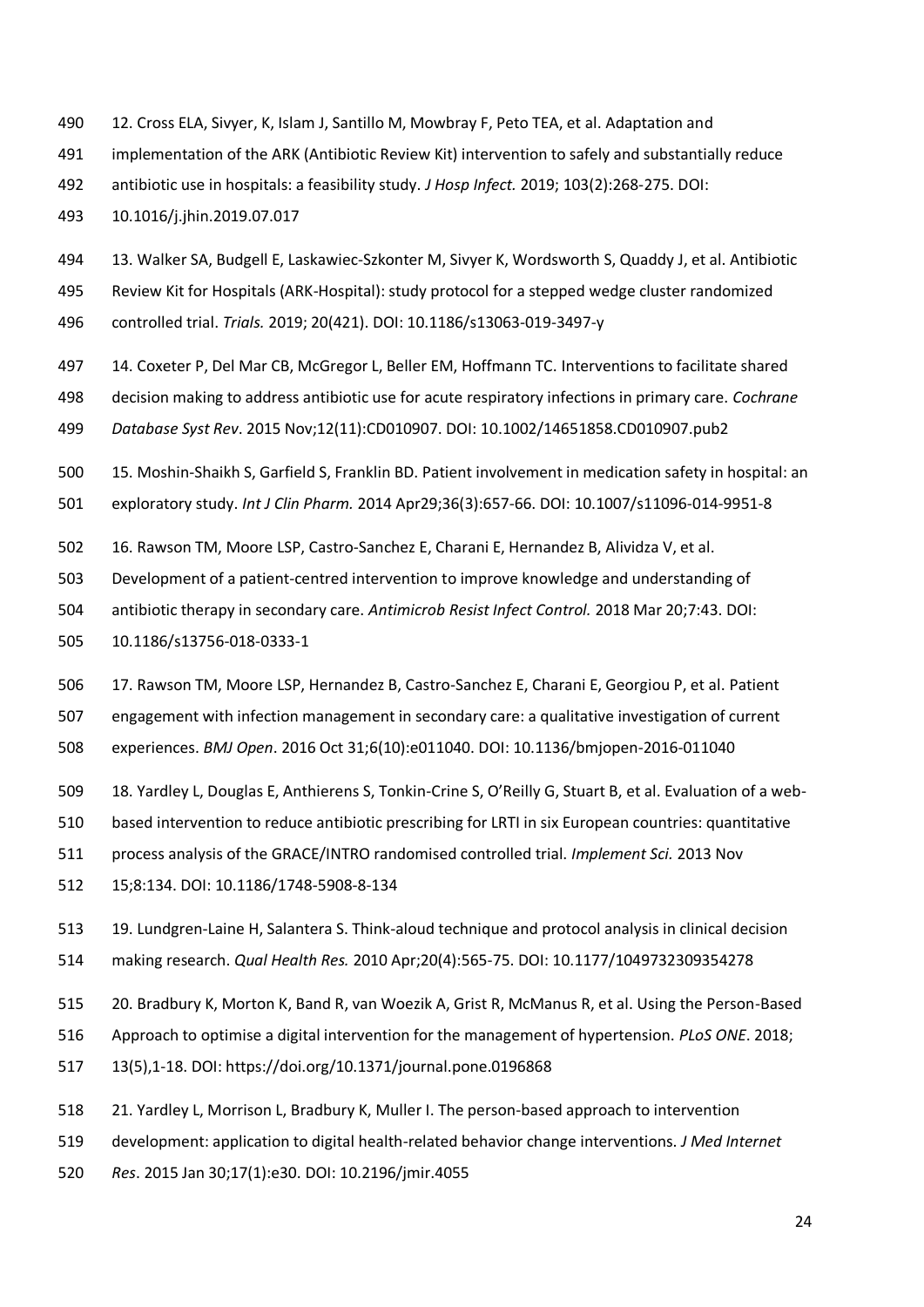- 22. Joffe H., & Yardley L. (2004). Content and thematic analysis. In: Marks, D.F., & Yardley, L., editors.
- Research methods for clinical and health psychology. *London: Sage*.
- 23. Spellberg B. The new antibiotic mantra "Shorter is Better". *JAMA Intern Med*. 2016 Sep
- 1;176(9); 1254-5. DOI: 10.1001/jamainternmed.2016.3646
- 24. Brookes-Howell L, Elwyn G, Hood K, Wood F, Cooper L, Goossens H, et.al. "The body gets used to
- them": patients' interpretations of antibiotic resistance and the implications for containment
- strategies. *J Gen Intern Med.* 2012 Jul;27(7):766-72. DOI: 10.1007/s11606-011-1916-1
- 25. Heid C, Knobloch MJ, Schulz LT, Safdar N. Use of the health belief model to study patient
- perceptions of antimicrobial stewardship in the acute care setting. *Infect Control Hosp Epidemiol.*
- 2016 May;37(5):576-82. DOI: 10.1017/ice.2015.342
- 26. McCullough AR, Parekh S, Rathbone J, Del Mar CB, Hoffmann TC. A systematic review of the
- public's knowledge and beliefs about antibiotic resistance. *J Antimicrob Chemother.* 2016
- Jan;71(1):27-33. DOI: 10.1093/jac/dkv310
- 27. Llewelyn MJ, Fitzpatrick JM, Darwin E, Tonkin-Crine S, Gorton C, Paul J, et al. The antibiotic
- course has had its day. *BMJ.* 2017;358:j3418. DOI:<https://doi.org/10.1136/bmj.j3418>
- 28. Butler CC, Simpson SA, Dunstan F, Rollnick S, Cohen D, Gillespie D, et al. Effectiveness of
- multifaceted educational programme to reduce antibiotic dispensing in primary care: practice based
- randomised controlled trial. *BMJ.* 2012; 344:d8173. DOI: https://doi.org/10.1136/bmj.d8173
- 29. Little P, Moore M, Kelly J, Williamson I, Leydon G, McDermott L, et al. Delayed antibiotic
- prescribing strategies for respiratory tract infections in primary care: pragmatic, factorial,
- randomised controlled trial. *BMJ.* 2014; 348:g1606. DOI: https://doi.org/10.1136/bmj.g1606
- 30. Little P, Gould C, Williamson I, Warner G, Gantley M, Kinmouth AL. Reattendance and
- complications in a randomised trial of prescribing strategies for sore throat: the medicalising effect
- of prescribing antibiotics. *BMJ.* 1997 Aug 9;315(7104):350-2.
- 31. Little PS, Williamson I, Warner G, Gould C, Gantley M, Kinmouth AL. An open randomised trial of
- prescribing strategies for sore throat. *BMJ.* 1997;314:722. DOI:
- https://doi.org/10.1136/bmj.314.7082.722
- 32. Gudnadottir U, Fritz J, Zerbel S, Bernardo A, Sethi AK, Safdar N. Reducing health care-associated
- infections: patients want to be engaged and learn about infection prevention. *Am J Infect Control.*
- 2013 Nov;41(11):955-8. DOI: 10.1016/j.ajic.2013.03.310